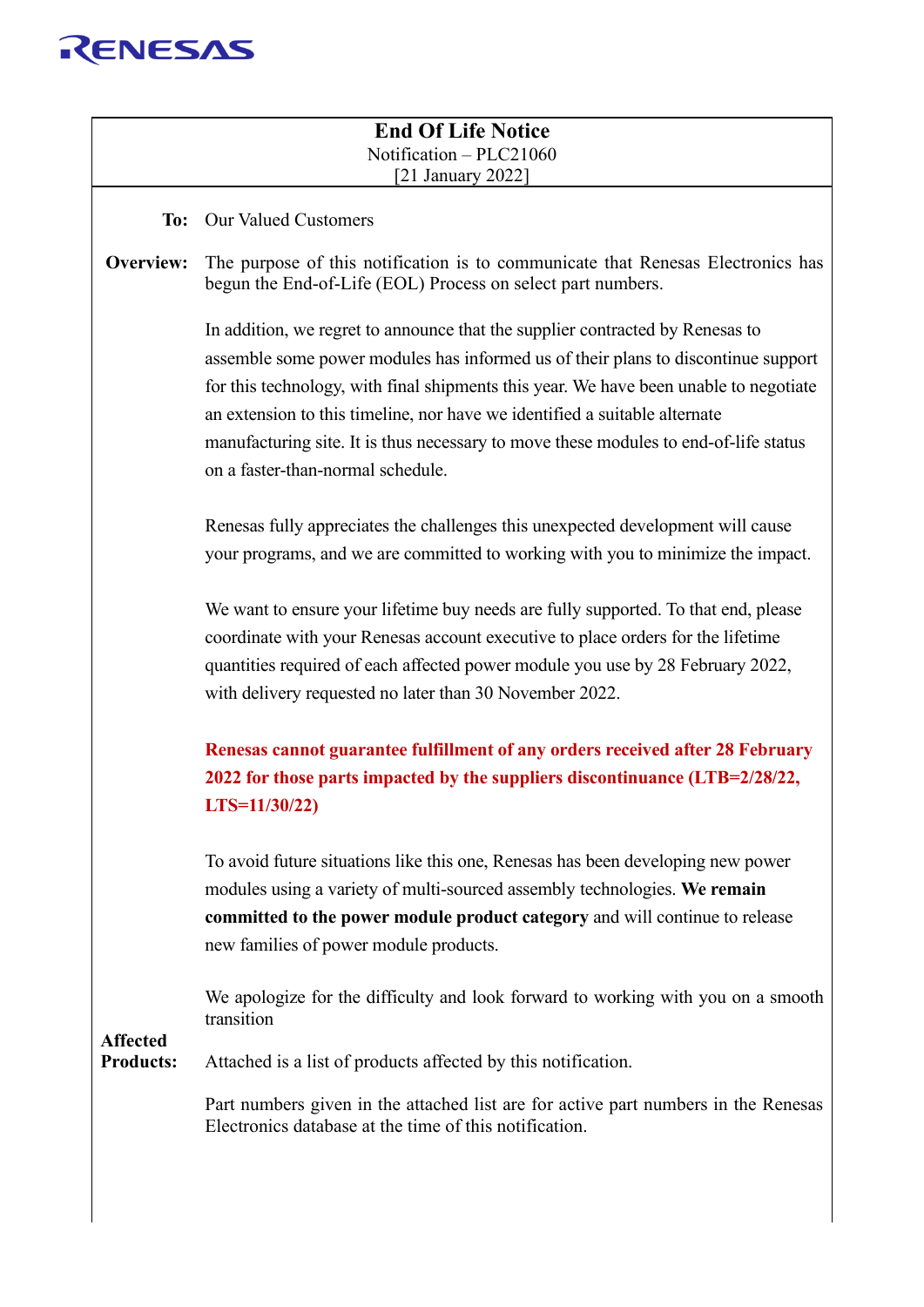| <b>Key Dates:</b> | <b>Standard Product</b>                                                           |               |
|-------------------|-----------------------------------------------------------------------------------|---------------|
|                   | Final Last Time Buy (LTB)<br>Orders placed after this date will not be processed. | $21-Jul-22$   |
|                   | Last Shipment (LTS)                                                               | $21-Jan-23$   |
|                   | <b>Custom / Proprietary Product</b>                                               |               |
|                   | Final Last Time Buy (LTB)<br>Orders placed after this date will not be processed. | $21 - Jan-23$ |
|                   | Last Shipment (LTS)                                                               | $21-Jul-23$   |
|                   | <b>Manufacturing Discontinuance due to Supplier</b><br><b>Discontinuance</b>      |               |
|                   | Final Last Time Buy (LTB)<br>Orders placed after this date will not be processed. | 28-Feb-22     |
|                   | Last Shipment (LTS)                                                               | $30-Nov-22$   |

**Response:** Please place LTB orders in a timely manner prior to the key dates listed to avoid product availability issues. Shipments between the LTB and LTS dates are Non-Cancelable and Non-Returnable (NCNR).

> Renesas Electronics America Inc. will attempt to honor all such purchase orders and scheduled delivery dates, but reserves the right to not accept new orders or to cancel existing orders if such orders cannot be filled through reasonable commercial effort.

> Any order resulting from this notice shall be governed by Renesas's General Terms and Conditions Available at: [General Term and Conditions](https://www.renesas.com/en-us/legal/other-terms/legal-terms-and-conditions.html) or the applicable legal terms covering the purchase and sale transaction.

> Please work with your sales representative or Field Applications Engineer to determine suitable replacement devices.

Please contact your local sales representative or Central Applications  $\omega$  1-888-468-3774 for any questions or comments.

Thank you for your attention.

Sincerely, Renesas Electronics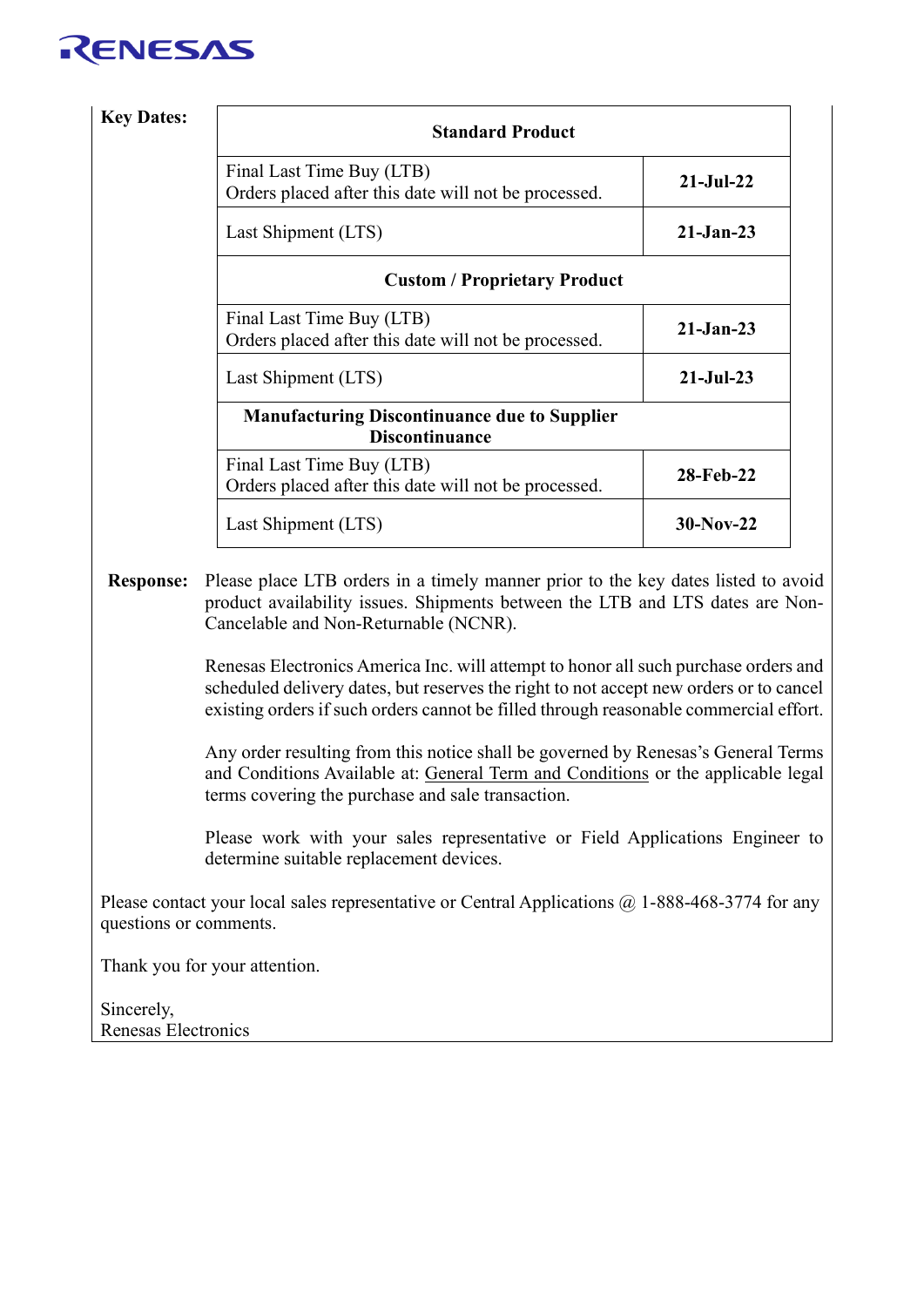| <b>Exact Renesas Part #</b> | <b>Notice</b><br>LTB/ |                       | LTS / Obsolete<br>Replacement / Similar / |                              |                              |  |
|-----------------------------|-----------------------|-----------------------|-------------------------------------------|------------------------------|------------------------------|--|
| No other variation is       | <b>PLC21060</b>       | <b>Withdrawn Date</b> | Date                                      |                              | Reason                       |  |
| being impacted.             | <b>Issue Date</b>     |                       |                                           | <b>Re-Design Part Number</b> |                              |  |
| 5962-                       |                       |                       |                                           |                              |                              |  |
| 9204201MEAS2035             | 1/21/2022             | 7/21/2022             | 1/21/2023                                 | 5962-9204201MEA              | <b>Market Decline</b>        |  |
| ACS541KMSR-02               | 1/21/2022             | 7/21/2022             | 1/21/2023                                 | None                         | Manufacturing Discontinuance |  |
| ACS541KMSR-02S2793          | 1/21/2022             | 7/21/2022             | 1/21/2023                                 | None                         | Manufacturing Discontinuance |  |
| CD4024BDMSR                 | 1/21/2022             | 7/21/2022             | 1/21/2023                                 | None                         | Manufacturing Discontinuance |  |
| CD4024BHSR                  | 1/21/2022             | 7/21/2022             | 1/21/2023                                 | None                         | Manufacturing Discontinuance |  |
| CD4024BKMSR                 | 1/21/2022             | 7/21/2022             | 1/21/2023                                 | None                         | Manufacturing Discontinuance |  |
| CD4081BDNSR                 | 1/21/2022             | 7/21/2022             | 1/21/2023                                 | None                         | Manufacturing Discontinuance |  |
| CD4081BHNSR                 | 1/21/2022             | 7/21/2022             | 1/21/2023                                 | None                         | Manufacturing Discontinuance |  |
| CD4081BKNSR                 | 1/21/2022             | 7/21/2022             | 1/21/2023                                 | None                         | Manufacturing Discontinuance |  |
| HCS32DMSR                   | 1/21/2022             | 7/21/2022             | 1/21/2023                                 | None                         | Manufacturing Discontinuance |  |
| HCS32HMSR                   | 1/21/2022             | 7/21/2022             | 1/21/2023                                 | None                         | Manufacturing Discontinuance |  |
| HCS32KMSR                   | 1/21/2022             | 7/21/2022             | 1/21/2023                                 | None                         | Manufacturing Discontinuance |  |
| MD82C59A/7                  | 1/21/2022             | 7/21/2022             | 1/21/2023                                 | None                         | Manufacturing Discontinuance |  |
| CP82C52Z                    | 1/21/2022             | 7/21/2022             | 1/21/2023                                 | CS82C52AID82C52              | <b>Market Decline</b>        |  |
| D2-45157-QR                 | 1/21/2022             | 7/21/2022             | 1/21/2023                                 | D2-45057-QR                  | <b>Market Decline</b>        |  |
| D2-45157-QR-T               | 1/21/2022             | 7/21/2022             | 1/21/2023                                 | D2-45057-QR-T                | <b>Market Decline</b>        |  |
| D2-81412-LR                 | 1/21/2022             | 7/21/2022             | 1/21/2023                                 | None                         | <b>Market Decline</b>        |  |
| D2-81431-LR                 | 1/21/2022             | 7/21/2022             | 1/21/2023                                 | None                         | Market Decline               |  |
| D2-81435-LR                 | 1/21/2022             | 7/21/2022             | 1/21/2023                                 | None                         | Market Decline               |  |
| DG401DYZ                    | 1/21/2022             | 7/21/2022             | 1/21/2023                                 | None                         | <b>Market Decline</b>        |  |
| DG401DYZ-T                  | 1/21/2022             | 7/21/2022             | 1/21/2023                                 | None                         | Market Decline               |  |
| DG409DJZ                    | 1/21/2022             | 7/21/2022             | 1/21/2023                                 | DG409DVZDG409DVZ-T           | Market Decline               |  |
| EL4544IGZS2714              | 1/21/2022             | 1/21/2023             | 7/21/2023                                 | EL4544IGZ                    | Market Decline               |  |
| EL4583AISZ-T7S2716          | 1/21/2022             | 1/21/2023             | 7/21/2023                                 | EL4583CSZ-T7                 | Market Decline               |  |
| EL4583CSZ-T13               | 1/21/2022             | 7/21/2022             | 1/21/2023                                 | EL4583CSZ-T7                 | Market Decline               |  |
| EL5364IUZA-T7S2490S         | 1/21/2022             | 1/21/2023             | 7/21/2023                                 | None                         | Market Decline               |  |
| EL5364IUZ-T7R5289           | 1/21/2022             | 1/21/2023             | 7/21/2023                                 | None                         | Market Decline               |  |
| EL7554IREZ                  | 1/21/2022             | 7/21/2022             | 1/21/2023                                 | None                         | Market Decline               |  |
| EL7554IREZ-T13              | 1/21/2022             | 7/21/2022             | 1/21/2023                                 | None                         | Market Decline               |  |
| EL7554IREZ-T7               | 1/21/2022             | 7/21/2022             | 1/21/2023                                 | None                         | Market Decline               |  |
| EL7566DRE-EVAL              | 1/21/2022             | 1/21/2023             | 7/21/2023                                 | None                         | Market Decline               |  |
| EL7566DREZ                  | 1/21/2022             | 7/21/2022             | 1/21/2023                                 | None                         | Market Decline               |  |
| EL7566DREZ-T13              | 1/21/2022             | 7/21/2022             | 1/21/2023                                 | None                         | Market Decline               |  |
| EL7566DREZ-T7               | 1/21/2022             | 7/21/2022             | 1/21/2023                                 | None                         | Market Decline               |  |
| EL8302ISZ                   | 1/21/2022             | 7/21/2022             | 1/21/2023                                 | None                         | Market Decline               |  |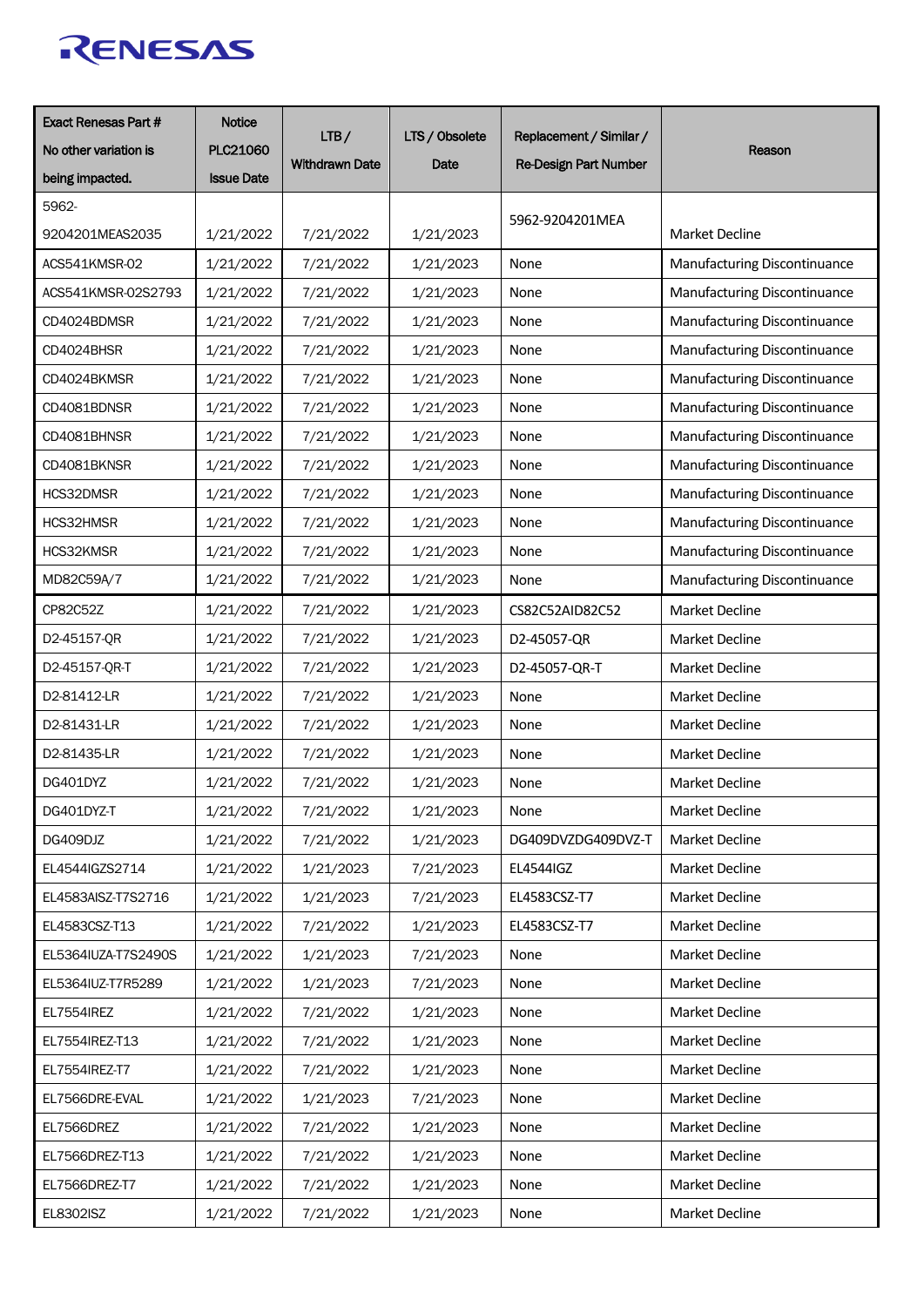| HA4P5002-5Z         | 1/21/2022 | 7/21/2022 | 1/21/2023 | HA9P5002-5Z           | Market Decline               |
|---------------------|-----------|-----------|-----------|-----------------------|------------------------------|
| HI3-0303-5Z         | 1/21/2022 | 7/21/2022 | 1/21/2023 | HI9P0303-9Z           | Market Decline               |
| HI3-0506A-5Z        | 1/21/2022 | 7/21/2022 | 1/21/2023 | HI9P0506-9Z           | <b>Market Decline</b>        |
| HI3-0507A-5Z        | 1/21/2022 | 7/21/2022 | 1/21/2023 | None                  | Market Decline               |
| HI3-0508-5Z         | 1/21/2022 | 7/21/2022 | 1/21/2023 | HI3-0508A-5Z          | <b>Market Decline</b>        |
| HI3-0547-5Z         | 1/21/2022 | 7/21/2022 | 1/21/2023 | HI9P0547-9Z           | <b>Market Decline</b>        |
| <b>HI5731BIBZ</b>   | 1/21/2022 | 7/21/2022 | 1/21/2023 | None                  | <b>Market Decline</b>        |
| HI5731BIBZ-T        | 1/21/2022 | 7/21/2022 | 1/21/2023 | None                  | Market Decline               |
| <b>HI5860IBZ</b>    | 1/21/2022 | 7/21/2022 | 1/21/2023 | None                  | <b>Market Decline</b>        |
| <b>HI5860IBZ-T</b>  | 1/21/2022 | 7/21/2022 | 1/21/2023 | None                  | <b>Market Decline</b>        |
| HIP2100EVAL2        | 1/21/2022 | 7/21/2022 | 1/21/2023 | HIP2100EVAL2Z         | <b>Market Decline</b>        |
| ICL3221EMVZ         | 1/21/2022 | 7/21/2022 | 1/21/2023 | None                  | <b>Market Decline</b>        |
| ICL3221EMVZ-T       | 1/21/2022 | 7/21/2022 | 1/21/2023 | None                  | Market Decline               |
| ICL3232ECBZ-TS2705  | 1/21/2022 | 1/21/2023 | 7/21/2023 | ICL3232ECBZ-T         | Market Decline               |
| ICL7650SCPDZ        | 1/21/2022 | 7/21/2022 | 1/21/2023 | ICL7650SCPA-1Z        | <b>Market Decline</b>        |
| ICM7242IPAZ         | 1/21/2022 | 7/21/2022 | 1/21/2023 | None                  | <b>Market Decline</b>        |
| ICM7556IPDZ         | 1/21/2022 | 7/21/2022 | 1/21/2023 | None                  | Manufacturing Discontinuance |
| ISL1208IRT8Z        | 1/21/2022 | 7/21/2022 | 1/21/2023 | ISL1208IU8Z           | <b>Market Decline</b>        |
| ISL1208IRT8Z-TK     | 1/21/2022 | 7/21/2022 | 1/21/2023 | <b>ISL1208IU8Z-TK</b> | Market Decline               |
| ISL1218DBEV1Z       | 1/21/2022 | 7/21/2022 | 1/21/2023 | None                  | Market Decline               |
| ISL1218EVALZ        | 1/21/2022 | 7/21/2022 | 1/21/2023 | None                  | Market Decline               |
| <b>ISL1218IUZ</b>   | 1/21/2022 | 7/21/2022 | 1/21/2023 | ISL1208IU8Z           | Market Decline               |
| <b>ISL1218IUZ-T</b> | 1/21/2022 | 7/21/2022 | 1/21/2023 | <b>ISL1208IU8Z-TK</b> | Market Decline               |
| ISL1221EVALZ        | 1/21/2022 | 7/21/2022 | 1/21/2023 | None                  | Market Decline               |
| <b>ISL1221IUZ</b>   | 1/21/2022 | 7/21/2022 | 1/21/2023 | ISL1219IUZ            | Market Decline               |
| ISL1904DEMO1Z       | 1/21/2022 | 7/21/2022 | 1/21/2023 | None                  | Market Decline               |
| ISL1904FAZ          | 1/21/2022 | 7/21/2022 | 1/21/2023 | None                  | Market Decline               |
| ISL1904FAZ-T        | 1/21/2022 | 7/21/2022 | 1/21/2023 | None                  | Market Decline               |
| ISL1904FAZ-T7A      | 1/21/2022 | 7/21/2022 | 1/21/2023 | None                  | Market Decline               |
| ISL1904FAZ-TK       | 1/21/2022 | 7/21/2022 | 1/21/2023 | None                  | Market Decline               |
| ISL2108050EV1Z      | 1/21/2022 | 7/21/2022 | 1/21/2023 | None                  | Market Decline               |
| ISL21080CIH350Z-TK  | 1/21/2022 | 7/21/2022 | 1/21/2023 | None                  | Market Decline               |
| ISL21440IRTZ        | 1/21/2022 | 7/21/2022 | 1/21/2023 | ISL21440IUZ           | Manufacturing Discontinuance |
| ISL21440IRTZ-T13    | 1/21/2022 | 7/21/2022 | 1/21/2023 | ISL21440IUZ-T13       | Manufacturing Discontinuance |
| ISL22102IV20Z-EVAL  | 1/21/2022 | 7/21/2022 | 1/21/2023 | None                  | Market Decline               |
| ISL23415WFUZ-TK     | 1/21/2022 | 7/21/2022 | 1/21/2023 | None                  | Market Decline               |
| ISL26104AV28EV1Z    | 1/21/2022 | 7/21/2022 | 1/21/2023 | None                  | Manufacturing Discontinuance |
| ISL26134AV28EV1Z    | 1/21/2022 | 7/21/2022 | 1/21/2023 | None                  | Manufacturing Discontinuance |
| ISL3179EWR5167      | 1/21/2022 | 1/21/2023 | 7/21/2023 | None                  | Market Decline               |
|                     |           |           |           |                       |                              |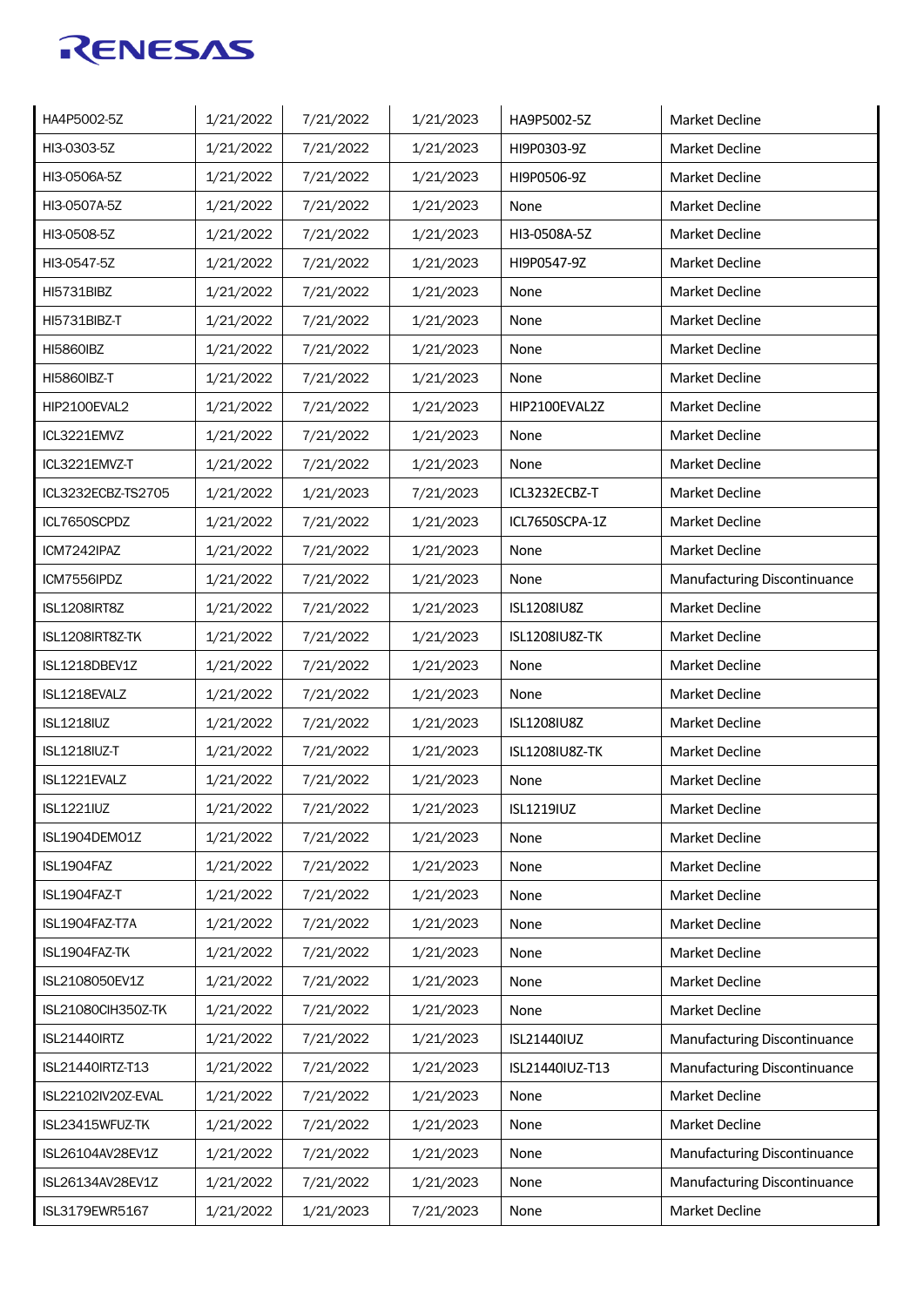| ISL32704EIAZ       | 1/21/2022 | 7/21/2022 | 1/21/2023 | None | Market Decline        |
|--------------------|-----------|-----------|-----------|------|-----------------------|
| ISL32704EIAZ-T     | 1/21/2022 | 7/21/2022 | 1/21/2023 | None | Market Decline        |
| ISL32704EIAZ-T7A   | 1/21/2022 | 7/21/2022 | 1/21/2023 | None | Market Decline        |
| ISL32704EIBZ       | 1/21/2022 | 7/21/2022 | 1/21/2023 | None | Market Decline        |
| ISL32704EIBZ-T     | 1/21/2022 | 7/21/2022 | 1/21/2023 | None | Market Decline        |
| ISL32704EIBZ-T7A   | 1/21/2022 | 7/21/2022 | 1/21/2023 | None | <b>Market Decline</b> |
| ISL32704EVAL1Z     | 1/21/2022 | 7/21/2022 | 1/21/2023 | None | <b>Market Decline</b> |
| ISL32704EVAL2Z     | 1/21/2022 | 7/21/2022 | 1/21/2023 | None | <b>Market Decline</b> |
| ISL32705EIBZ       | 1/21/2022 | 7/21/2022 | 1/21/2023 | None | <b>Market Decline</b> |
| ISL32705EIBZ-T     | 1/21/2022 | 7/21/2022 | 1/21/2023 | None | <b>Market Decline</b> |
| ISL32705EIBZ-T7A   | 1/21/2022 | 7/21/2022 | 1/21/2023 | None | <b>Market Decline</b> |
| ISL32705EVAL1Z     | 1/21/2022 | 7/21/2022 | 1/21/2023 | None | <b>Market Decline</b> |
| ISL32740EIAZ       | 1/21/2022 | 7/21/2022 | 1/21/2023 | None | <b>Market Decline</b> |
| ISL32740EIAZ-T     | 1/21/2022 | 7/21/2022 | 1/21/2023 | None | Market Decline        |
| ISL32740EIAZ-T7A   | 1/21/2022 | 7/21/2022 | 1/21/2023 | None | <b>Market Decline</b> |
| ISL32740EIBZ       | 1/21/2022 | 7/21/2022 | 1/21/2023 | None | <b>Market Decline</b> |
| ISL32740EIBZ-T     | 1/21/2022 | 7/21/2022 | 1/21/2023 | None | <b>Market Decline</b> |
| ISL32740EIBZ-T7A   | 1/21/2022 | 7/21/2022 | 1/21/2023 | None | <b>Market Decline</b> |
| ISL32740EVAL1Z     | 1/21/2022 | 7/21/2022 | 1/21/2023 | None | <b>Market Decline</b> |
| ISL32740EVAL2Z     | 1/21/2022 | 7/21/2022 | 1/21/2023 | None | <b>Market Decline</b> |
| ISL32741EFBZ       | 1/21/2022 | 7/21/2022 | 1/21/2023 | None | Market Decline        |
| ISL32741EFBZ-T     | 1/21/2022 | 7/21/2022 | 1/21/2023 | None | <b>Market Decline</b> |
| ISL32741EFBZ-T7A   | 1/21/2022 | 7/21/2022 | 1/21/2023 | None | Market Decline        |
| ISL32741EIBZ       | 1/21/2022 | 7/21/2022 | 1/21/2023 | None | Market Decline        |
| ISL32741EIBZ-T     | 1/21/2022 | 7/21/2022 | 1/21/2023 | None | Market Decline        |
| ISL32741EIBZ-T7A   | 1/21/2022 | 7/21/2022 | 1/21/2023 | None | Market Decline        |
| ISL32741EVAL1Z     | 1/21/2022 | 7/21/2022 | 1/21/2023 | None | Market Decline        |
| ISL32745EIBZ       | 1/21/2022 | 7/21/2022 | 1/21/2023 | None | Market Decline        |
| ISL32745EIBZ-T     | 1/21/2022 | 7/21/2022 | 1/21/2023 | None | Market Decline        |
| ISL32745EIBZ-T7A   | 1/21/2022 | 7/21/2022 | 1/21/2023 | None | Market Decline        |
| ISL35111DRZ-EVALZ  | 1/21/2022 | 7/21/2022 | 1/21/2023 | None | Market Decline        |
| ISL35111DRZ-T7     | 1/21/2022 | 7/21/2022 | 1/21/2023 | None | Market Decline        |
| ISL35111DRZ-TS     | 1/21/2022 | 7/21/2022 | 1/21/2023 | None | Market Decline        |
| ISL35411DP-C-EVALZ | 1/21/2022 | 7/21/2022 | 1/21/2023 | None | Market Decline        |
| ISL35411DRZ-EVALZ  | 1/21/2022 | 7/21/2022 | 1/21/2023 | None | Market Decline        |
| ISL35411DRZ-T7     | 1/21/2022 | 7/21/2022 | 1/21/2023 | None | Market Decline        |
| ISL35411DRZ-TS     | 1/21/2022 | 7/21/2022 | 1/21/2023 | None | Market Decline        |
| ISL36111DRZ-EVALZ  | 1/21/2022 | 7/21/2022 | 1/21/2023 | None | Market Decline        |
| ISL36111DRZ-T7     | 1/21/2022 | 7/21/2022 | 1/21/2023 | None | Market Decline        |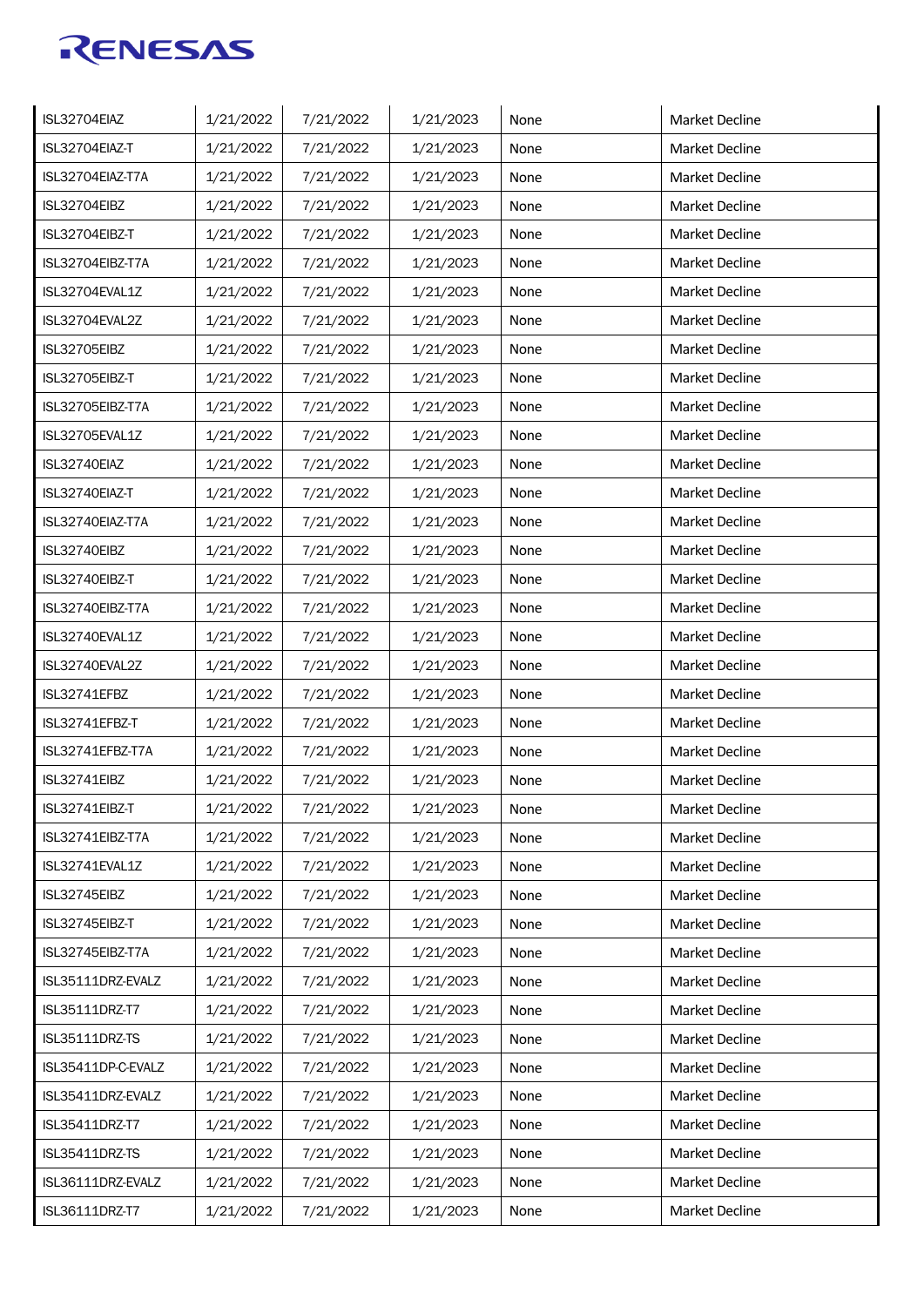| <b>ISL36111DRZ-TS</b> | 1/21/2022 | 7/21/2022 | 1/21/2023 | None            | Market Decline               |
|-----------------------|-----------|-----------|-----------|-----------------|------------------------------|
| ISL36411DP-C-EVALZ    | 1/21/2022 | 7/21/2022 | 1/21/2023 | None            | Market Decline               |
| ISL36411DRZ-EVALZ     | 1/21/2022 | 7/21/2022 | 1/21/2023 | None            | Market Decline               |
| ISL36411DRZ-T7        | 1/21/2022 | 7/21/2022 | 1/21/2023 | None            | Market Decline               |
| ISL36411DRZ-TS        | 1/21/2022 | 7/21/2022 | 1/21/2023 | None            | Market Decline               |
| ISL4243EIRZ-T7AS2568  | 1/21/2022 | 1/21/2023 | 7/21/2023 | None            | <b>Market Decline</b>        |
| <b>ISL43110IHZ-T</b>  | 1/21/2022 | 7/21/2022 | 1/21/2023 | None            | <b>Market Decline</b>        |
| <b>ISL43141IRZ</b>    | 1/21/2022 | 7/21/2022 | 1/21/2023 | ISL43141IBZ     | Market Decline               |
| ISL43141IRZ-T         | 1/21/2022 | 7/21/2022 | 1/21/2023 | ISL43141IBZ-T   | <b>Market Decline</b>        |
| <b>ISL43240IRZ</b>    | 1/21/2022 | 7/21/2022 | 1/21/2023 | ISL43240IAZ     | <b>Market Decline</b>        |
| <b>ISL43240IRZ-T</b>  | 1/21/2022 | 7/21/2022 | 1/21/2023 | ISL43240IAZ-T   | <b>Market Decline</b>        |
| <b>ISL43410IUZ</b>    | 1/21/2022 | 7/21/2022 | 1/21/2023 | None            | <b>Market Decline</b>        |
| <b>ISL43410IUZ-T</b>  | 1/21/2022 | 7/21/2022 | 1/21/2023 | None            | Market Decline               |
| ISL4486EWR5167        | 1/21/2022 | 1/21/2023 | 7/21/2023 | None            | Market Decline               |
| ISL51002CQZ-165       | 1/21/2022 | 7/21/2022 | 1/21/2023 | None            | Manufacturing Discontinuance |
| ISL54062IRUZ-T        | 1/21/2022 | 7/21/2022 | 1/21/2023 | None            | <b>Market Decline</b>        |
| ISL54065IRUZ-T        | 1/21/2022 | 7/21/2022 | 1/21/2023 | None            | <b>Market Decline</b>        |
| <b>ISL54405IVZ</b>    | 1/21/2022 | 7/21/2022 | 1/21/2023 | None            | <b>Market Decline</b>        |
| <b>ISL54405IVZ-T</b>  | 1/21/2022 | 7/21/2022 | 1/21/2023 | None            | Market Decline               |
| ISL55012IEZ-EVAL      | 1/21/2022 | 7/21/2022 | 1/21/2023 | None            | Market Decline               |
| ISL55012IEZ-T7        | 1/21/2022 | 7/21/2022 | 1/21/2023 | None            | Market Decline               |
| ISL55012IEZ-T7S2771   | 1/21/2022 | 1/21/2023 | 7/21/2023 | None            | Market Decline               |
| ISL55016IRTZ-T7       | 1/21/2022 | 7/21/2022 | 1/21/2023 | None            | <b>Market Decline</b>        |
| ISL55100BEVAL3        | 1/21/2022 | 7/21/2022 | 1/21/2023 | ISL55100BEVAL3Z | Market Decline               |
| ISL5585AIMZ           | 1/21/2022 | 7/21/2022 | 1/21/2023 | None            | Market Decline               |
| ISL5585AIMZ-T         | 1/21/2022 | 7/21/2022 | 1/21/2023 | None            | Market Decline               |
| ISL5585BIMZ           | 1/21/2022 | 7/21/2022 | 1/21/2023 | None            | Market Decline               |
| ISL5585BIMZ-T         | 1/21/2022 | 7/21/2022 | 1/21/2023 | None            | Market Decline               |
| ISL5585ECMZ           | 1/21/2022 | 7/21/2022 | 1/21/2023 | None            | Market Decline               |
| ISL5585ECMZ-T         | 1/21/2022 | 7/21/2022 | 1/21/2023 | None            | Market Decline               |
| ISL5585FCMZ           | 1/21/2022 | 7/21/2022 | 1/21/2023 | None            | Market Decline               |
| ISL5585FCMZ-T         | 1/21/2022 | 7/21/2022 | 1/21/2023 | None            | Market Decline               |
| ISL5585GCMZ           | 1/21/2022 | 7/21/2022 | 1/21/2023 | None            | Market Decline               |
| ISL5585GCMZ-T         | 1/21/2022 | 7/21/2022 | 1/21/2023 | None            | Market Decline               |
| ISL58781CRZ-EVAL      | 1/21/2022 | 7/21/2022 | 1/21/2023 | None            | Manufacturing Discontinuance |
| ISL58781CRZ-T13       | 1/21/2022 | 7/21/2022 | 1/21/2023 | None            | Market Decline               |
| ISL58792CRTZ          | 1/21/2022 | 7/21/2022 | 1/21/2023 | None            | Market Decline               |
| ISL58792CRTZ-T13      | 1/21/2022 | 7/21/2022 | 1/21/2023 | None            | Manufacturing Discontinuance |
| <b>ISL58831CRZ</b>    | 1/21/2022 | 7/21/2022 | 1/21/2023 | None            | Manufacturing Discontinuance |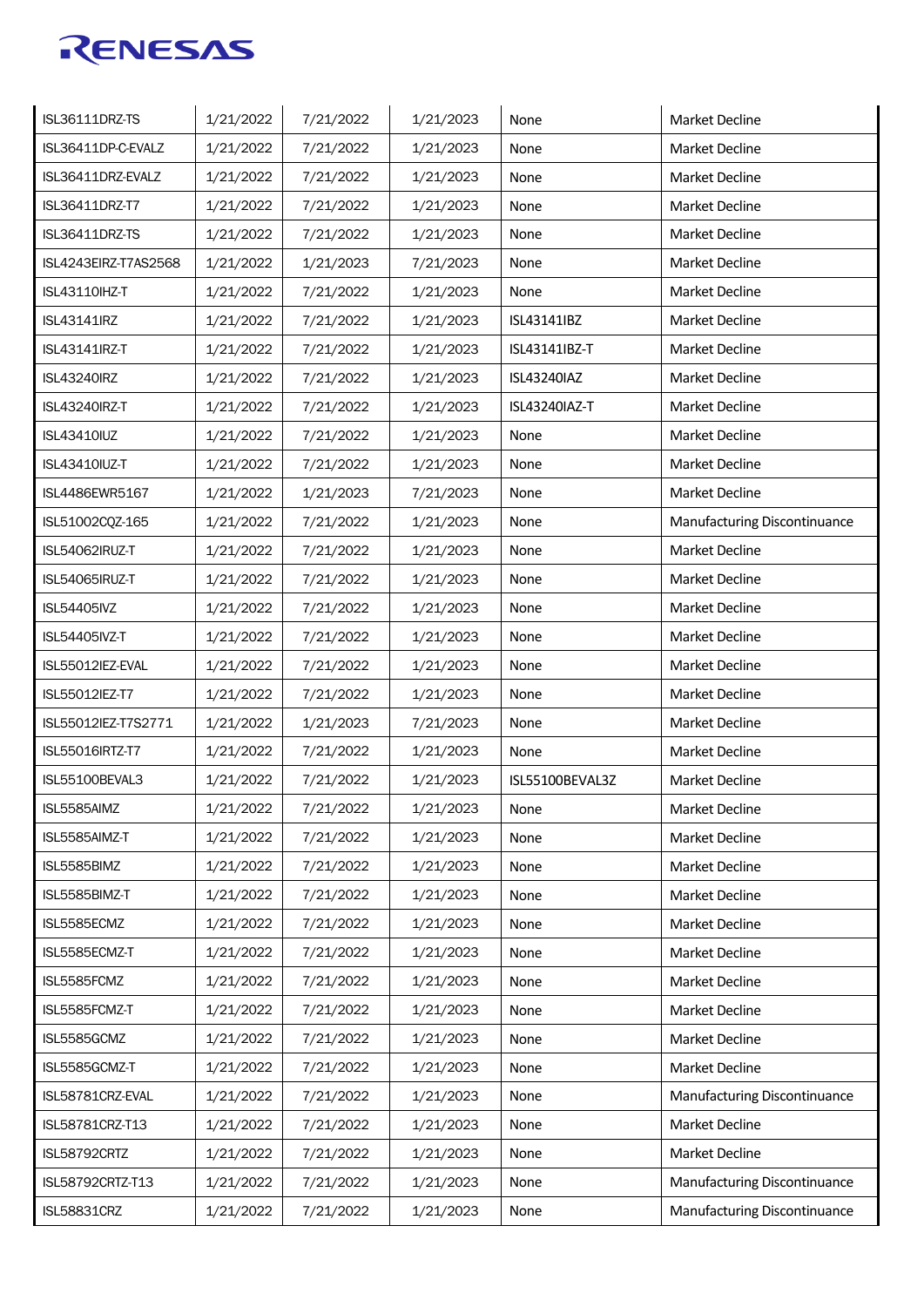| ISL58831CRZ-T13    | 1/21/2022 | 7/21/2022 | 1/21/2023 | None | Manufacturing Discontinuance |
|--------------------|-----------|-----------|-----------|------|------------------------------|
| ISL6208CHRZ-TR5675 | 1/21/2022 | 7/21/2022 | 1/21/2023 | None | <b>Market Decline</b>        |
| ISL6217ACVZ        | 1/21/2022 | 7/21/2022 | 1/21/2023 | None | Market Decline               |
| ISL6217ACVZ-T      | 1/21/2022 | 7/21/2022 | 1/21/2023 | None | Market Decline               |
| ISL6218CRZ         | 1/21/2022 | 7/21/2022 | 1/21/2023 | None | Manufacturing Discontinuance |
| ISL6218CRZ-T       | 1/21/2022 | 7/21/2022 | 1/21/2023 | None | Manufacturing Discontinuance |
| ISL6218CVZ         | 1/21/2022 | 7/21/2022 | 1/21/2023 | None | Manufacturing Discontinuance |
| ISL6218CVZA        | 1/21/2022 | 7/21/2022 | 1/21/2023 | None | Manufacturing Discontinuance |
| ISL6218CVZA-T      | 1/21/2022 | 7/21/2022 | 1/21/2023 | None | Manufacturing Discontinuance |
| ISL6218CVZ-T       | 1/21/2022 | 7/21/2022 | 1/21/2023 | None | Manufacturing Discontinuance |
| ISL6227CAZ-TS2698  | 1/21/2022 | 7/21/2022 | 1/21/2023 | None | <b>Market Decline</b>        |
| ISL6227HRZ         | 1/21/2022 | 7/21/2022 | 1/21/2023 | None | <b>Market Decline</b>        |
| ISL6227HRZ-T       | 1/21/2022 | 7/21/2022 | 1/21/2023 | None | <b>Market Decline</b>        |
| ISL6251AHAZ        | 1/21/2022 | 7/21/2022 | 1/21/2023 | None | Market Decline               |
| ISL6251AHAZ-T      | 1/21/2022 | 7/21/2022 | 1/21/2023 | None | Market Decline               |
| ISL6251HAZ         | 1/21/2022 | 7/21/2022 | 1/21/2023 | None | <b>Market Decline</b>        |
| ISL6251HAZ-T       | 1/21/2022 | 7/21/2022 | 1/21/2023 | None | <b>Market Decline</b>        |
| ISL6251HRZ-T       | 1/21/2022 | 7/21/2022 | 1/21/2023 | None | Market Decline               |
| ISL6255AHAZ        | 1/21/2022 | 7/21/2022 | 1/21/2023 | None | Market Decline               |
| ISL6255AHAZ-T      | 1/21/2022 | 7/21/2022 | 1/21/2023 | None | Market Decline               |
| ISL6255AHRZ        | 1/21/2022 | 7/21/2022 | 1/21/2023 | None | Market Decline               |
| ISL6255AHRZ-T      | 1/21/2022 | 7/21/2022 | 1/21/2023 | None | Market Decline               |
| ISL6256AHRZ        | 1/21/2022 | 7/21/2022 | 1/21/2023 | None | Market Decline               |
| ISL6256AHRZ-T      | 1/21/2022 | 7/21/2022 | 1/21/2023 | None | Market Decline               |
| ISL6261CRZ         | 1/21/2022 | 7/21/2022 | 1/21/2023 | None | Market Decline               |
| ISL6261CRZ-T       | 1/21/2022 | 7/21/2022 | 1/21/2023 | None | Market Decline               |
| ISL6262CRZ         | 1/21/2022 | 7/21/2022 | 1/21/2023 | None | Market Decline               |
| ISL6262CRZ-T       | 1/21/2022 | 7/21/2022 | 1/21/2023 | None | Market Decline               |
| ISL6262CRZ-TK      | 1/21/2022 | 7/21/2022 | 1/21/2023 | None | Market Decline               |
| <b>ISL6262IRZ</b>  | 1/21/2022 | 7/21/2022 | 1/21/2023 | None | Market Decline               |
| ISL6262IRZ-T       | 1/21/2022 | 7/21/2022 | 1/21/2023 | None | Market Decline               |
| ISL6263ACRZ        | 1/21/2022 | 7/21/2022 | 1/21/2023 | None | Manufacturing Discontinuance |
| ISL6263ACRZ-T      | 1/21/2022 | 7/21/2022 | 1/21/2023 | None | Manufacturing Discontinuance |
| ISL6263AEVAL1Z     | 1/21/2022 | 7/21/2022 | 1/21/2023 | None | Manufacturing Discontinuance |
| ISL6263AIRZ        | 1/21/2022 | 7/21/2022 | 1/21/2023 | None | Manufacturing Discontinuance |
| ISL6263AIRZ-T      | 1/21/2022 | 7/21/2022 | 1/21/2023 | None | Manufacturing Discontinuance |
| ISL6264CRZ         | 1/21/2022 | 7/21/2022 | 1/21/2023 | None | Market Decline               |
| ISL6264CRZ-T       | 1/21/2022 | 7/21/2022 | 1/21/2023 | None | Market Decline               |
| ISL6266AEVAL1Z     | 1/21/2022 | 7/21/2022 | 1/21/2023 | None | Market Decline               |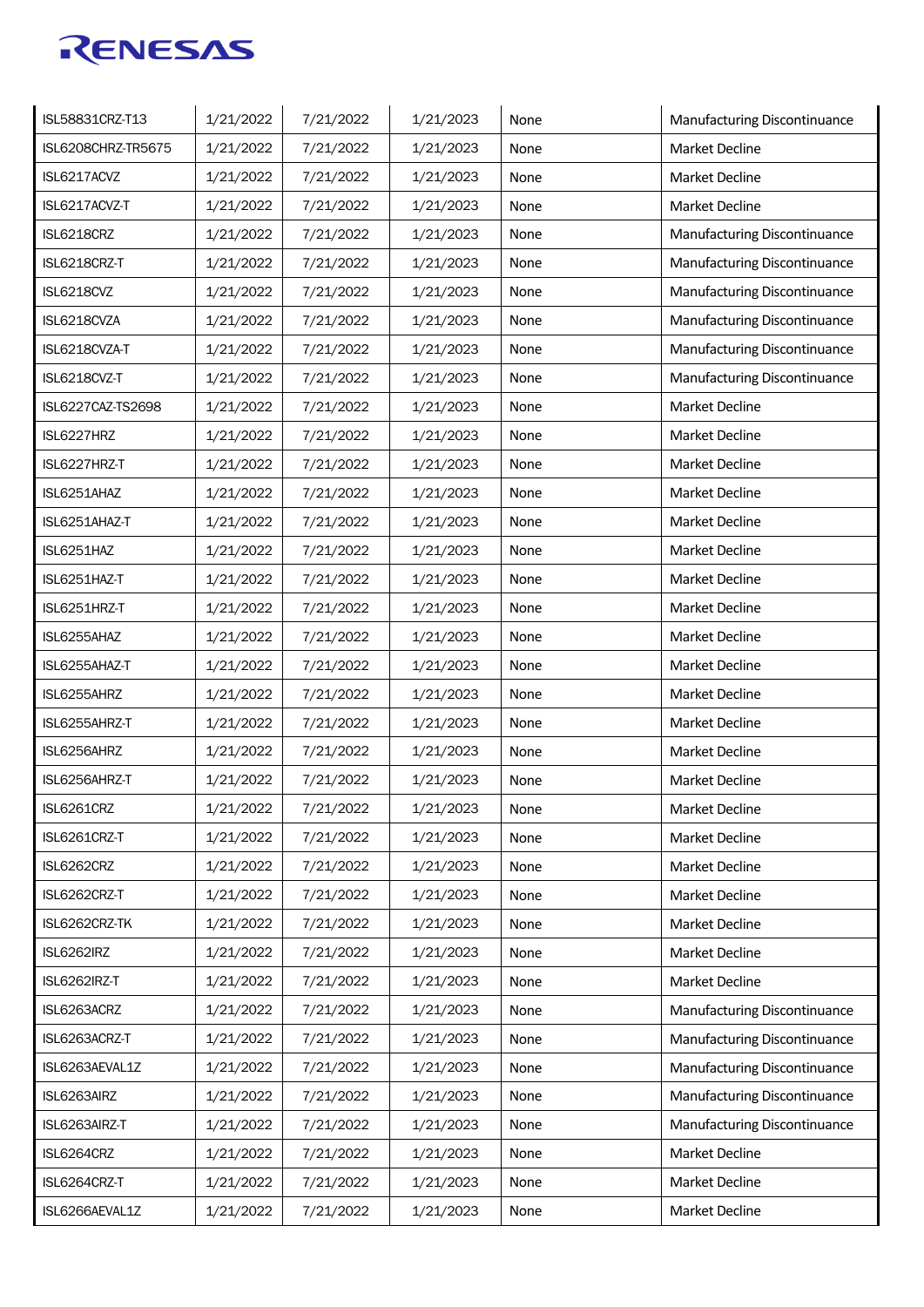| ISL6266AIRZ        | 1/21/2022 | 7/21/2022 | 1/21/2023 | None | Market Decline        |
|--------------------|-----------|-----------|-----------|------|-----------------------|
| ISL6266AIRZ-T      | 1/21/2022 | 7/21/2022 | 1/21/2023 | None | Market Decline        |
| ISL6273IRZ         | 1/21/2022 | 7/21/2022 | 1/21/2023 | None | Market Decline        |
| ISL6273IRZ-T       | 1/21/2022 | 7/21/2022 | 1/21/2023 | None | <b>Market Decline</b> |
| ISL62881CCPUEVAL2Z | 1/21/2022 | 7/21/2022 | 1/21/2023 | None | <b>Market Decline</b> |
| ISL62881CGPUEVAL2Z | 1/21/2022 | 7/21/2022 | 1/21/2023 | None | <b>Market Decline</b> |
| ISL62881CHRTZ      | 1/21/2022 | 7/21/2022 | 1/21/2023 | None | <b>Market Decline</b> |
| ISL62881CHRTZ-T    | 1/21/2022 | 7/21/2022 | 1/21/2023 | None | <b>Market Decline</b> |
| ISL62881CIRTZ      | 1/21/2022 | 7/21/2022 | 1/21/2023 | None | <b>Market Decline</b> |
| ISL62881CIRTZ-T    | 1/21/2022 | 7/21/2022 | 1/21/2023 | None | <b>Market Decline</b> |
| ISL62882CEVAL2Z    | 1/21/2022 | 7/21/2022 | 1/21/2023 | None | <b>Market Decline</b> |
| ISL62882CHRTZ      | 1/21/2022 | 7/21/2022 | 1/21/2023 | None | <b>Market Decline</b> |
| ISL62882CHRTZ-T    | 1/21/2022 | 7/21/2022 | 1/21/2023 | None | <b>Market Decline</b> |
| ISL62882CIRTZ      | 1/21/2022 | 7/21/2022 | 1/21/2023 | None | <b>Market Decline</b> |
| ISL62882CIRTZ-T    | 1/21/2022 | 7/21/2022 | 1/21/2023 | None | <b>Market Decline</b> |
| ISL62882EVAL2Z     | 1/21/2022 | 7/21/2022 | 1/21/2023 | None | <b>Market Decline</b> |
| ISL62884CIRTZ      | 1/21/2022 | 7/21/2022 | 1/21/2023 | None | <b>Market Decline</b> |
| ISL62884CIRTZ-T    | 1/21/2022 | 7/21/2022 | 1/21/2023 | None | <b>Market Decline</b> |
| ISL6306CRZ         | 1/21/2022 | 7/21/2022 | 1/21/2023 | None | <b>Market Decline</b> |
| ISL6306CRZ-T       | 1/21/2022 | 7/21/2022 | 1/21/2023 | None | <b>Market Decline</b> |
| ISL6306CRZ-TK      | 1/21/2022 | 7/21/2022 | 1/21/2023 | None | Market Decline        |
| ISL6306CRZ-TS2701  | 1/21/2022 | 1/21/2023 | 7/21/2023 | None | <b>Market Decline</b> |
| ISL6312ACRZ        | 1/21/2022 | 7/21/2022 | 1/21/2023 | None | Market Decline        |
| ISL6312ACRZ-T      | 1/21/2022 | 7/21/2022 | 1/21/2023 | None | Market Decline        |
| ISL6312AIRZ        | 1/21/2022 | 7/21/2022 | 1/21/2023 | None | Market Decline        |
| ISL6313BCRZ        | 1/21/2022 | 7/21/2022 | 1/21/2023 | None | Market Decline        |
| ISL6313BCRZ-T      | 1/21/2022 | 7/21/2022 | 1/21/2023 | None | Market Decline        |
| ISL6313CRZ         | 1/21/2022 | 7/21/2022 | 1/21/2023 | None | Market Decline        |
| ISL6313CRZ-T       | 1/21/2022 | 7/21/2022 | 1/21/2023 | None | Market Decline        |
| ISL6313CRZ-TS2705  | 1/21/2022 | 1/21/2023 | 7/21/2023 | None | Market Decline        |
| ISL6313IRZ         | 1/21/2022 | 7/21/2022 | 1/21/2023 | None | Market Decline        |
| ISL6313IRZ-T       | 1/21/2022 | 7/21/2022 | 1/21/2023 | None | Market Decline        |
| ISL6327ACRZ        | 1/21/2022 | 7/21/2022 | 1/21/2023 | None | Market Decline        |
| ISL6327ACRZ-T      | 1/21/2022 | 7/21/2022 | 1/21/2023 | None | Market Decline        |
| ISL6327CRZ         | 1/21/2022 | 7/21/2022 | 1/21/2023 | None | Market Decline        |
| ISL6327CRZ-T       | 1/21/2022 | 7/21/2022 | 1/21/2023 | None | Market Decline        |
| ISL6327CRZ-TS2705  | 1/21/2022 | 1/21/2023 | 7/21/2023 | None | Market Decline        |
| ISL6333BCRZ        | 1/21/2022 | 7/21/2022 | 1/21/2023 | None | Market Decline        |
| ISL6333BCRZ-T      | 1/21/2022 | 7/21/2022 | 1/21/2023 | None | Market Decline        |
|                    |           |           |           |      |                       |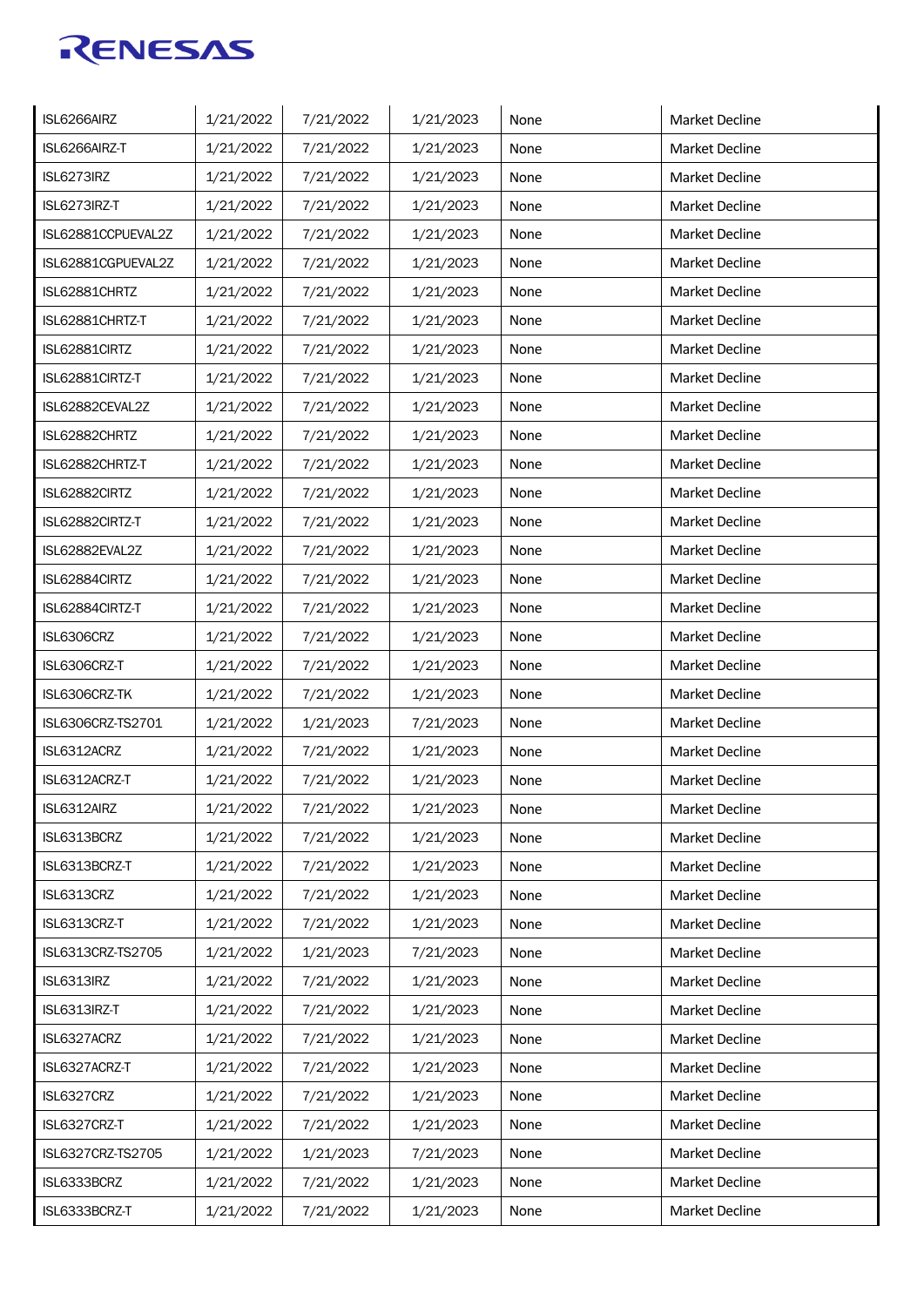| ISL6336ACRZ         | 1/21/2022 | 7/21/2022  | 1/21/2023 | None           | Market Decline               |
|---------------------|-----------|------------|-----------|----------------|------------------------------|
| ISL6336ACRZ-T       | 1/21/2022 | 7/21/2022  | 1/21/2023 | None           | <b>Market Decline</b>        |
| ISL6336CRZ          | 1/21/2022 | 7/21/2022  | 1/21/2023 | None           | <b>Market Decline</b>        |
| ISL6336CRZ-T        | 1/21/2022 | 7/21/2022  | 1/21/2023 | None           | <b>Market Decline</b>        |
| ISL6336DIRZ-TS2705  | 1/21/2022 | 1/21/2023  | 7/21/2023 | ISL6336DIRZ-T  | <b>Market Decline</b>        |
| ISL6364AIRZ         | 1/21/2022 | 7/21/2022  | 1/21/2023 | None           | Market Decline               |
| ISL6364AIRZ-T       | 1/21/2022 | 7/21/2022  | 1/21/2023 | None           | <b>Market Decline</b>        |
| ISL6364IRZ          | 1/21/2022 | 7/21/2022  | 1/21/2023 | ISL6364CRZ     | <b>Market Decline</b>        |
| ISL6364IRZ-T        | 1/21/2022 | 7/21/2022  | 1/21/2023 | ISL6364CRZ-T   | <b>Market Decline</b>        |
| ISL6366CRZ          | 1/21/2022 | 7/21/2022  | 1/21/2023 | None           | Manufacturing Discontinuance |
| ISL6366CRZ-T        | 1/21/2022 | 7/21/2022  | 1/21/2023 | None           | Manufacturing Discontinuance |
| ISL6366CRZ-TK       | 1/21/2022 | 7/21/2022  | 1/21/2023 | None           | Manufacturing Discontinuance |
| ISL6366IRZ          | 1/21/2022 | 7/21/2022  | 1/21/2023 | None           | Manufacturing Discontinuance |
| ISL6366IRZ-T        | 1/21/2022 | 7/21/2022  | 1/21/2023 | None           | Manufacturing Discontinuance |
| ISL6367HCRZ         | 1/21/2022 | 7/21/2022  | 1/21/2023 | ISL6367HIRZ    | <b>Market Decline</b>        |
| ISL6367HCRZ-T       | 1/21/2022 | 7/21/2022  | 1/21/2023 | ISL6367HIRZ-T  | <b>Market Decline</b>        |
| ISL6367IRZ          | 1/21/2022 | 7/21/2022  | 1/21/2023 | None           | <b>Market Decline</b>        |
| ISL6367IRZ-T        | 1/21/2022 | 7/21/2022  | 1/21/2023 | None           | <b>Market Decline</b>        |
| ISL6388HRTZ-TR5714  | 1/21/2022 | 1/21/2023  | 7/21/2023 | None           | <b>Market Decline</b>        |
| ISL6388IRTZ-TR5636  | 1/21/2022 | 1/21/2023  | 7/21/2023 | None           | <b>Market Decline</b>        |
| ISL6398IRTZ-TKR5636 | 1/21/2022 | 1/21/2023  | 7/21/2023 | None           | <b>Market Decline</b>        |
| ISL6398IRTZ-TKS2705 | 1/21/2022 | 1/21/2023  | 7/21/2023 | ISL6398IRTZ-TK | <b>Market Decline</b>        |
| ISL6398IRTZ-TR5636  | 1/21/2022 | 7/21/2022  | 1/21/2023 | None           | <b>Market Decline</b>        |
| ISL6410AEVAL1       | 1/21/2022 | 7/21/2022  | 1/21/2023 | ISL80019       | Market Decline               |
| ISL6410AIUZ         | 1/21/2022 | 7/21/2022  | 1/21/2023 | ISL80019       | <b>Market Decline</b>        |
| ISL6410AIUZ-TK      | 1/21/2022 | 7/21/2022  | 1/21/2023 | ISL80019       | Market Decline               |
| ISL6410EVAL1        | 1/21/2022 | 7/21/2022  | 1/21/2023 | ISL80019       | Market Decline               |
| ISL6421AERZ         | 1/21/2022 | 7/21/2022  | 1/21/2023 | None           | Market Decline               |
| ISL6421AERZ-T       | 1/21/2022 | 7/21/2022  | 1/21/2023 | None           | Market Decline               |
| ISL6421AEVAL1       | 1/21/2022 | 7/21/2022  | 1/21/2023 | None           | Market Decline               |
| ISL6421AEVAL1Z      | 1/21/2022 | 7/21/2022  | 1/21/2023 | None           | Market Decline               |
| ISL6421EVAL1        | 1/21/2022 | 7/21/2022  | 1/21/2023 | None           | Market Decline               |
| ISL6423BERZ         | 1/21/2022 | 7/21/2022  | 1/21/2023 | None           | Market Decline               |
| ISL6423BERZ-T       | 1/21/2022 | 7/21/2022  | 1/21/2023 | None           | Market Decline               |
| ISL6423BERZ-TR5488  | 1/21/2022 | 7/21/2022  | 1/21/2023 | None           | Market Decline               |
| <b>ISL6439IBZ</b>   | 1/21/2022 | 7/21/2022  | 1/21/2023 | None           | Market Decline               |
| ISL6439IBZ-T        | 1/21/2022 | 7/21/2022  | 1/21/2023 | None           | Market Decline               |
| ISL6439IBZ-TS2705   | 1/21/2022 | 10/21/2022 | 4/21/2023 | None           | Market Decline               |
| ISL6532ACRZ         | 1/21/2022 | 7/21/2022  | 1/21/2023 | None           | Market Decline               |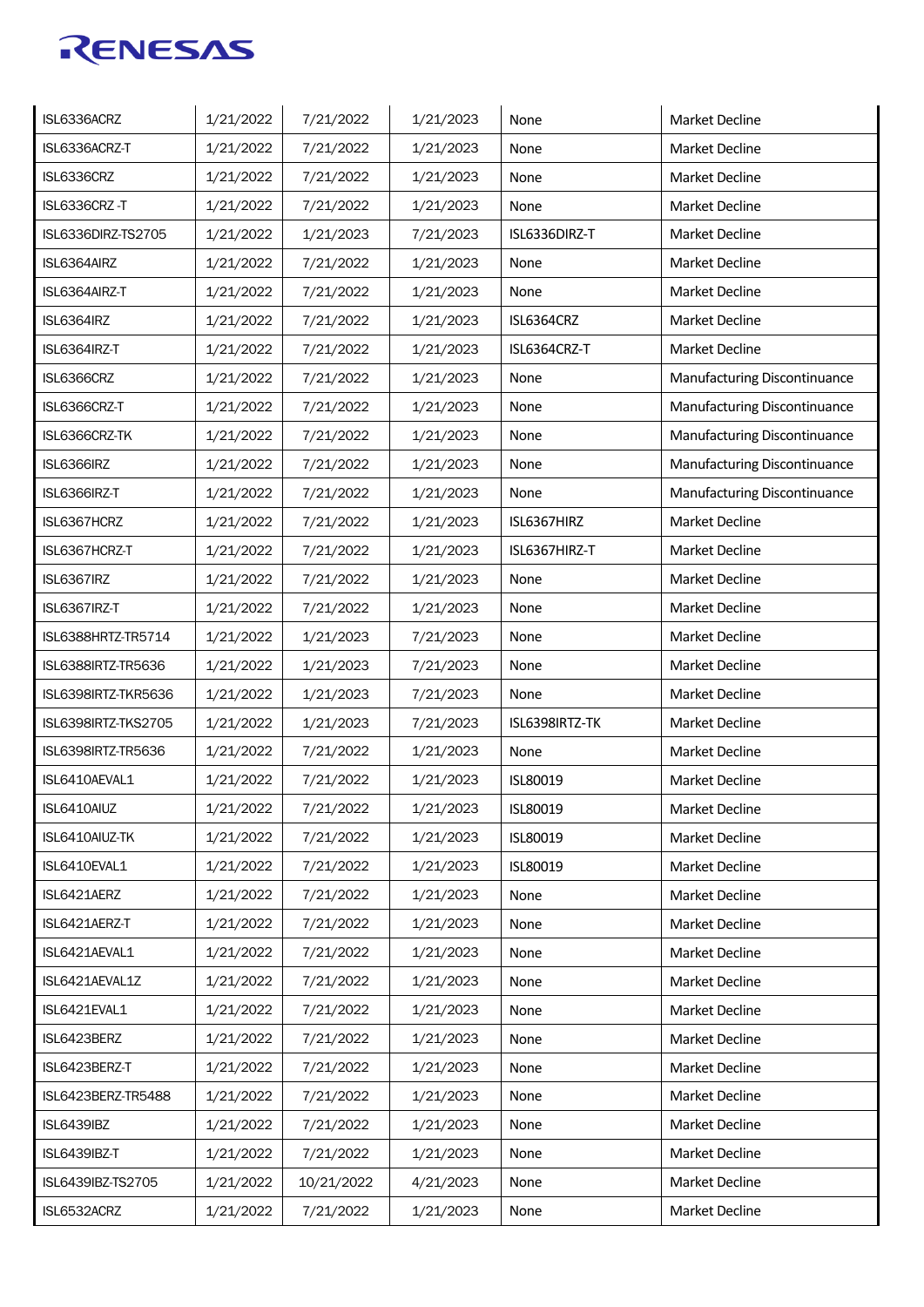| ISL6532ACRZ-T       | 1/21/2022 | 7/21/2022 | 1/21/2023 | None           | Market Decline        |
|---------------------|-----------|-----------|-----------|----------------|-----------------------|
| ISL6532ACRZ-TK      | 1/21/2022 | 7/21/2022 | 1/21/2023 | None           | Market Decline        |
| ISL6537ACRZR5160    | 1/21/2022 | 7/21/2022 | 1/21/2023 | None           | Market Decline        |
| ISL6537ACRZ-TR5160  | 1/21/2022 | 7/21/2022 | 1/21/2023 | None           | <b>Market Decline</b> |
| ISL6537CRZA-TR5160  | 1/21/2022 | 7/21/2022 | 1/21/2023 | None           | <b>Market Decline</b> |
| ISL6537CRZR5160     | 1/21/2022 | 7/21/2022 | 1/21/2023 | None           | <b>Market Decline</b> |
| ISL6545ACRZ         | 1/21/2022 | 7/21/2022 | 1/21/2023 | None           | <b>Market Decline</b> |
| ISL6545ACRZ-T       | 1/21/2022 | 7/21/2022 | 1/21/2023 | None           | <b>Market Decline</b> |
| ISL6545AIRZ         | 1/21/2022 | 7/21/2022 | 1/21/2023 | None           | <b>Market Decline</b> |
| ISL6545AIRZ-T       | 1/21/2022 | 7/21/2022 | 1/21/2023 | None           | <b>Market Decline</b> |
| ISL6545CRZ          | 1/21/2022 | 7/21/2022 | 1/21/2023 | None           | <b>Market Decline</b> |
| ISL6545CRZ-T        | 1/21/2022 | 7/21/2022 | 1/21/2023 | None           | <b>Market Decline</b> |
| ISL6548A-6506EVAL1Z | 1/21/2022 | 7/21/2022 | 1/21/2023 | None           | <b>Market Decline</b> |
| ISL6548ACRZA        | 1/21/2022 | 7/21/2022 | 1/21/2023 | None           | Market Decline        |
| ISL6548ACRZA-T      | 1/21/2022 | 7/21/2022 | 1/21/2023 | None           | <b>Market Decline</b> |
| ISL6549CBZ          | 1/21/2022 | 7/21/2022 | 1/21/2023 | None           | <b>Market Decline</b> |
| ISL6549CBZ-T        | 1/21/2022 | 7/21/2022 | 1/21/2023 | None           | <b>Market Decline</b> |
| ISL6549CRZ          | 1/21/2022 | 7/21/2022 | 1/21/2023 | None           | <b>Market Decline</b> |
| ISL6549CRZ-T        | 1/21/2022 | 7/21/2022 | 1/21/2023 | None           | <b>Market Decline</b> |
| ISL6608CBZ          | 1/21/2022 | 7/21/2022 | 1/21/2023 | None           | <b>Market Decline</b> |
| ISL6608CBZ-T        | 1/21/2022 | 7/21/2022 | 1/21/2023 | None           | Market Decline        |
| ISL6609AIBZ         | 1/21/2022 | 7/21/2022 | 1/21/2023 | None           | <b>Market Decline</b> |
| ISL6609AIBZ-T       | 1/21/2022 | 7/21/2022 | 1/21/2023 | None           | Market Decline        |
| ISL6609AIRZ-TR5544  | 1/21/2022 | 1/21/2023 | 7/21/2023 | None           | Market Decline        |
| ISL6612ACBZA-T      | 1/21/2022 | 7/21/2022 | 1/21/2023 | None           | Market Decline        |
| ISL6615AIRZ-TS2705  | 1/21/2022 | 1/21/2023 | 7/21/2023 | ISL6615AIRZ-T  | Market Decline        |
| ISL6622AIRZ-TS2705  | 1/21/2022 | 1/21/2023 | 7/21/2023 | ISL6622AIRZ-T  | Market Decline        |
| ISL6622CRZ-TS2705   | 1/21/2022 | 1/21/2023 | 7/21/2023 | ISL6622CRZ-T   | Market Decline        |
|                     |           |           |           | HIP2210EVAL1Z/ |                       |
|                     |           |           |           | HIP2211EVAL2Z/ |                       |
| ISL6700EVAL1Z       | 1/21/2022 | 7/21/2022 | 1/21/2023 | HIP2211EVAL3Z  | Market Decline        |
| ISL6719ARZ          | 1/21/2022 | 7/21/2022 | 1/21/2023 | None           | Market Decline        |
| ISL6719ARZ-T        | 1/21/2022 | 7/21/2022 | 1/21/2023 | None           | Market Decline        |
| ISL6721ABZ          | 1/21/2022 | 7/21/2022 | 1/21/2023 | None           | Market Decline        |
| <b>ISL6729IBZ</b>   | 1/21/2022 | 7/21/2022 | 1/21/2023 | None           | Market Decline        |
| ISL6729IBZ-T        | 1/21/2022 | 7/21/2022 | 1/21/2023 | None           | Market Decline        |
| ISL6744ABZ          | 1/21/2022 | 7/21/2022 | 1/21/2023 | ISL6744AABZ    | Market Decline        |
| ISL6744ABZ-T        | 1/21/2022 | 7/21/2022 | 1/21/2023 | ISL6744AABZ-T  | Market Decline        |
| ISL6754AAZA         | 1/21/2022 | 7/21/2022 | 1/21/2023 | None           | Market Decline        |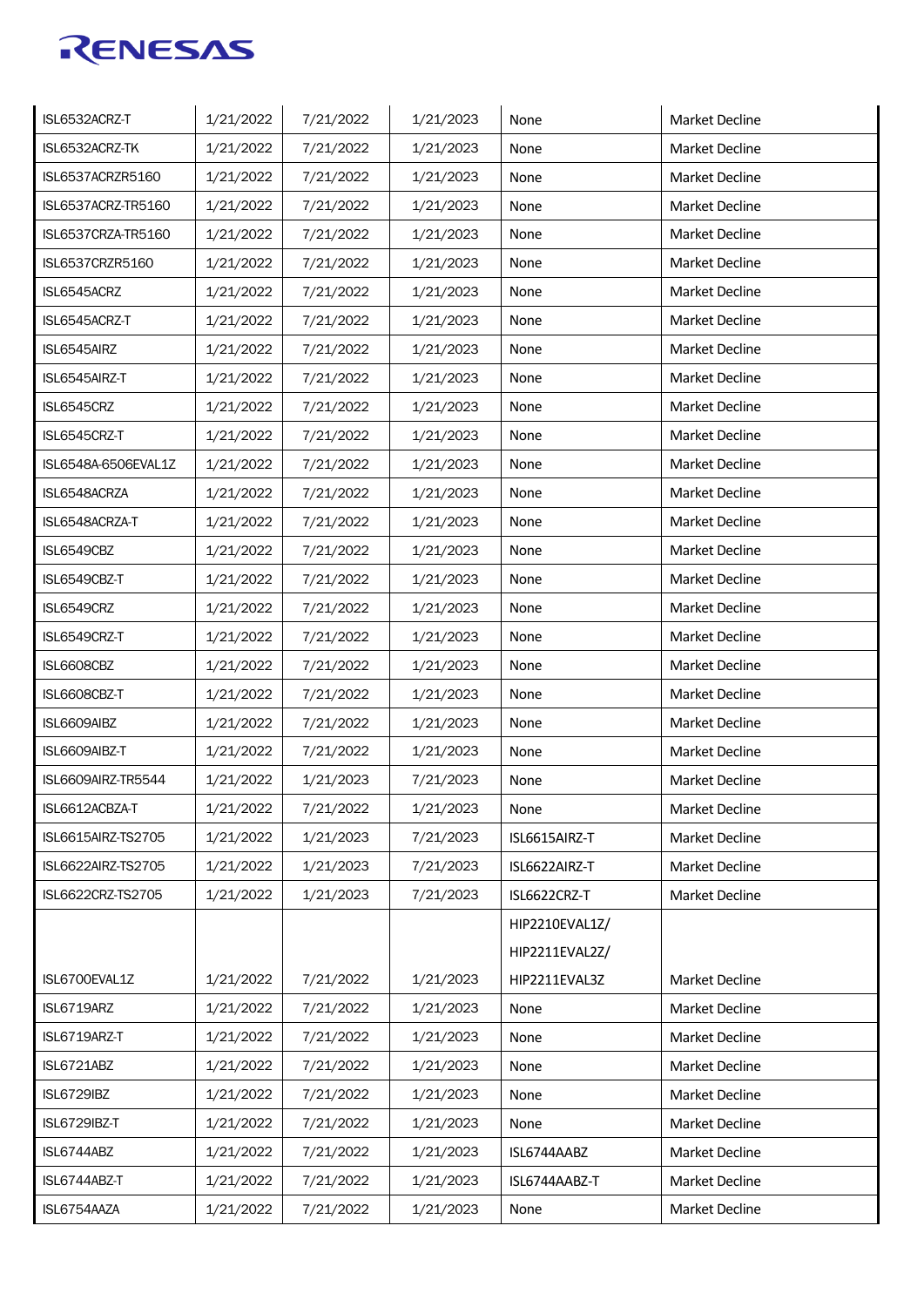| ISL6754AAZA-T        | 1/21/2022 | 7/21/2022 | 1/21/2023 | None                 | Market Decline        |
|----------------------|-----------|-----------|-----------|----------------------|-----------------------|
| ISL68127IRBZ-TR5804  | 1/21/2022 | 1/21/2023 | 7/21/2023 | ISL68127IRCZ-TR5804  | Market Decline        |
| ISL69158IRAZ         | 1/21/2022 | 7/21/2022 | 1/21/2023 | None                 | Market Decline        |
| ISL69158IRAZ-T       | 1/21/2022 | 7/21/2022 | 1/21/2023 | None                 | <b>Market Decline</b> |
| ISL69158IRAZ-T7A     | 1/21/2022 | 7/21/2022 | 1/21/2023 | None                 | <b>Market Decline</b> |
| ISL70001SRHFR5427    | 1/21/2022 | 7/21/2022 | 1/21/2023 | None                 | <b>Market Decline</b> |
| ISL80015AIRZ-T       | 1/21/2022 | 7/21/2022 | 1/21/2023 | ISL80015AFRZ-T       | <b>Market Decline</b> |
| ISL80015AIRZ-T7A     | 1/21/2022 | 7/21/2022 | 1/21/2023 | ISL80015AFRZ-T7A     | <b>Market Decline</b> |
| ISL80020AIRZ-T       | 1/21/2022 | 7/21/2022 | 1/21/2023 | ISL80020AFRZ-T       | <b>Market Decline</b> |
| ISL80020AIRZ-T7A     | 1/21/2022 | 7/21/2022 | 1/21/2023 | ISL80020AFRZ-T7A     | <b>Market Decline</b> |
| ISL80020IRZ-T        | 1/21/2022 | 7/21/2022 | 1/21/2023 | <b>ISL80020FRZ-T</b> | <b>Market Decline</b> |
| ISL80020IRZ-T7A      | 1/21/2022 | 7/21/2022 | 1/21/2023 | ISL80020FRZ-T7A      | <b>Market Decline</b> |
| <b>ISL8014IRZ</b>    | 1/21/2022 | 7/21/2022 | 1/21/2023 | ISL8014AIRZ          | <b>Market Decline</b> |
| ISL8014IRZ-T         | 1/21/2022 | 7/21/2022 | 1/21/2023 | ISL8014AIRZ-T        | Market Decline        |
| <b>ISL8104IBZ</b>    | 1/21/2022 | 7/21/2022 | 1/21/2023 | <b>ISL8117</b>       | <b>Market Decline</b> |
| ISL8104IBZ-T         | 1/21/2022 | 7/21/2022 | 1/21/2023 | <b>ISL8117</b>       | <b>Market Decline</b> |
| <b>ISL8104IRZ</b>    | 1/21/2022 | 7/21/2022 | 1/21/2023 | <b>ISL8117</b>       | <b>Market Decline</b> |
| <b>ISL8106CRZ</b>    | 1/21/2022 | 7/21/2022 | 1/21/2023 | <b>ISL8117</b>       | <b>Market Decline</b> |
| <b>ISL8106IRZ</b>    | 1/21/2022 | 7/21/2022 | 1/21/2023 | <b>ISL8117</b>       | <b>Market Decline</b> |
| <b>ISL8106IRZ-T</b>  | 1/21/2022 | 7/21/2022 | 1/21/2023 | <b>ISL8117</b>       | <b>Market Decline</b> |
| ISL8107IRZ           | 1/21/2022 | 7/21/2022 | 1/21/2023 | ISL884XX             | Market Decline        |
| ISL8107IRZ-T         | 1/21/2022 | 1/21/2023 | 7/21/2023 | None                 | <b>Market Decline</b> |
| <b>ISL83200CBZ</b>   | 1/21/2022 | 7/21/2022 | 1/21/2023 | None                 | Market Decline        |
| <b>ISL83200CBZ-T</b> | 1/21/2022 | 7/21/2022 | 1/21/2023 | None                 | Market Decline        |
| <b>ISL84467IVZ</b>   | 1/21/2022 | 7/21/2022 | 1/21/2023 | ISL84467IRTZ         | Market Decline        |
| ISL84467IVZ-T        | 1/21/2022 | 7/21/2022 | 1/21/2023 | ISL84467IRTZ-T       | Market Decline        |
| ISL84514IHZ-T        | 1/21/2022 | 7/21/2022 | 1/21/2023 | None                 | Market Decline        |
| ISL84514IHZ-TS2705   | 1/21/2022 | 1/21/2023 | 7/21/2023 | None                 | Market Decline        |
| ISL8500EVAL1Z        | 1/21/2022 | 7/21/2022 | 1/21/2023 | None                 | Market Decline        |
| ISL8502AIRZ          | 1/21/2022 | 7/21/2022 | 1/21/2023 | None                 | Market Decline        |
| ISL8502AIRZ-T        | 1/21/2022 | 7/21/2022 | 1/21/2023 | None                 | Market Decline        |
| <b>ISL8502IRZ</b>    | 1/21/2022 | 7/21/2022 | 1/21/2023 | RAA211230            | Market Decline        |
| ISL8502IRZ-T         | 1/21/2022 | 7/21/2022 | 1/21/2023 | RAA211230            | Market Decline        |
| ISL88731CHRTZ        | 1/21/2022 | 7/21/2022 | 1/21/2023 | None                 | Market Decline        |
| ISL88731CHRTZ-T      | 1/21/2022 | 7/21/2022 | 1/21/2023 | None                 | Market Decline        |
| ISL88731HRZ          | 1/21/2022 | 7/21/2022 | 1/21/2023 | None                 | Market Decline        |
| ISL88731HRZ-T        | 1/21/2022 | 7/21/2022 | 1/21/2023 | None                 | Market Decline        |
| ISL88733HRTZ         | 1/21/2022 | 7/21/2022 | 1/21/2023 | None                 | Market Decline        |
| ISL88733HRTZ-T       | 1/21/2022 | 7/21/2022 | 1/21/2023 | None                 | Market Decline        |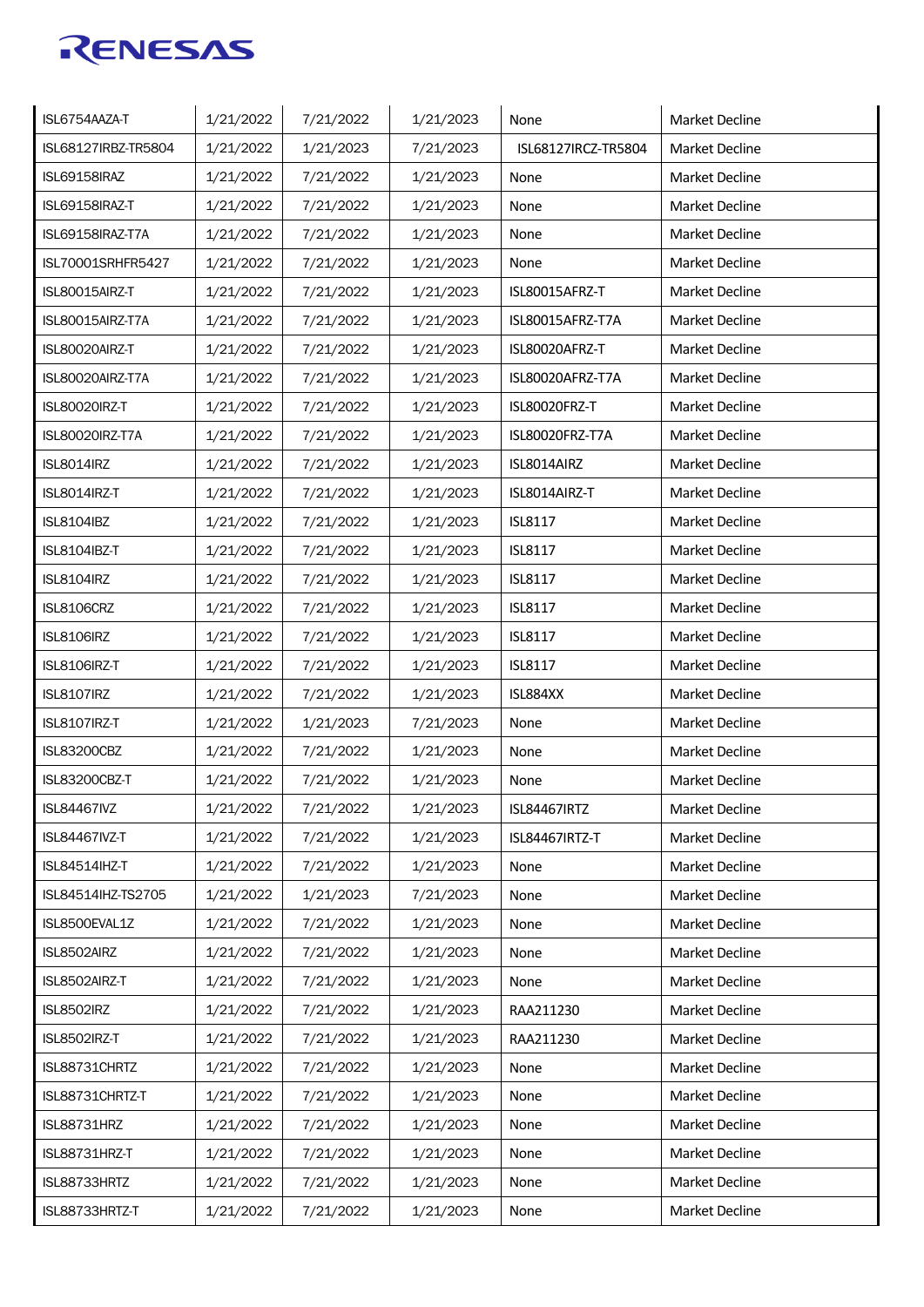| ISL89163FRTBZ-T<br>1/21/2022<br>7/21/2022<br>1/21/2023<br>Market Decline<br>None<br>ISL89164FRTAZ<br>1/21/2022<br>Market Decline<br>7/21/2022<br>1/21/2023<br>None<br><b>Market Decline</b><br>ISL89164FRTBZ<br>1/21/2022<br>1/21/2023<br>None<br>7/21/2022<br>ISL89165FRTAZ<br>1/21/2022<br>7/21/2022<br>1/21/2023<br><b>Market Decline</b><br>None<br>ISL89165FRTAZ-T<br>1/21/2022<br>7/21/2022<br>1/21/2023<br><b>Market Decline</b><br>None<br><b>Market Decline</b><br><b>ISL89400AR3Z</b><br>1/21/2022<br>7/21/2022<br>1/21/2023<br>HIP2210<br>ISL89400AR3Z-T<br>1/21/2022<br>7/21/2022<br>1/21/2023<br>HIP2210<br><b>Market Decline</b> |
|------------------------------------------------------------------------------------------------------------------------------------------------------------------------------------------------------------------------------------------------------------------------------------------------------------------------------------------------------------------------------------------------------------------------------------------------------------------------------------------------------------------------------------------------------------------------------------------------------------------------------------------------|
|                                                                                                                                                                                                                                                                                                                                                                                                                                                                                                                                                                                                                                                |
|                                                                                                                                                                                                                                                                                                                                                                                                                                                                                                                                                                                                                                                |
|                                                                                                                                                                                                                                                                                                                                                                                                                                                                                                                                                                                                                                                |
|                                                                                                                                                                                                                                                                                                                                                                                                                                                                                                                                                                                                                                                |
|                                                                                                                                                                                                                                                                                                                                                                                                                                                                                                                                                                                                                                                |
|                                                                                                                                                                                                                                                                                                                                                                                                                                                                                                                                                                                                                                                |
|                                                                                                                                                                                                                                                                                                                                                                                                                                                                                                                                                                                                                                                |
| <b>Market Decline</b><br><b>ISL89401ABZ</b><br>1/21/2022<br>7/21/2022<br>1/21/2023<br>HIP2210                                                                                                                                                                                                                                                                                                                                                                                                                                                                                                                                                  |
| 1/21/2022<br>7/21/2022<br><b>ISL89401ABZ-T</b><br>1/21/2023<br>HIP2210<br><b>Market Decline</b>                                                                                                                                                                                                                                                                                                                                                                                                                                                                                                                                                |
| <b>ISL89401AR3Z</b><br>1/21/2022<br>7/21/2022<br>1/21/2023<br>HIP2210<br><b>Market Decline</b>                                                                                                                                                                                                                                                                                                                                                                                                                                                                                                                                                 |
| HIP2210<br><b>ISL89401AR3Z-T</b><br>1/21/2022<br><b>Market Decline</b><br>7/21/2022<br>1/21/2023                                                                                                                                                                                                                                                                                                                                                                                                                                                                                                                                               |
| ISL90460TIH527Z-TK<br>1/21/2022<br>7/21/2022<br>1/21/2023<br>None<br><b>Market Decline</b>                                                                                                                                                                                                                                                                                                                                                                                                                                                                                                                                                     |
| Market Decline<br>ISL90460WIH527Z-TK<br>1/21/2022<br>7/21/2022<br>1/21/2023<br>None                                                                                                                                                                                                                                                                                                                                                                                                                                                                                                                                                            |
| <b>Market Decline</b><br>ISL90461TIE627Z-TK<br>1/21/2022<br>7/21/2022<br>1/21/2023<br>None                                                                                                                                                                                                                                                                                                                                                                                                                                                                                                                                                     |
| ISL90461TIH627Z-TK<br><b>Market Decline</b><br>1/21/2022<br>7/21/2022<br>1/21/2023<br>None                                                                                                                                                                                                                                                                                                                                                                                                                                                                                                                                                     |
| ISL90461UIE627Z-TK<br>1/21/2022<br>7/21/2022<br>1/21/2023<br><b>Market Decline</b><br>None                                                                                                                                                                                                                                                                                                                                                                                                                                                                                                                                                     |
| <b>Market Decline</b><br>ISL90461UIH627Z-TK<br>1/21/2022<br>7/21/2022<br>1/21/2023<br>None                                                                                                                                                                                                                                                                                                                                                                                                                                                                                                                                                     |
| 1/21/2022<br>ISL90461WIE627Z-TK<br>7/21/2022<br>1/21/2023<br><b>Market Decline</b><br>None                                                                                                                                                                                                                                                                                                                                                                                                                                                                                                                                                     |
| ISL90462TIE627Z-TK<br>1/21/2022<br>7/21/2022<br>1/21/2023<br>None<br><b>Market Decline</b>                                                                                                                                                                                                                                                                                                                                                                                                                                                                                                                                                     |
| ISL90462UIE627Z-TK<br>1/21/2022<br>7/21/2022<br>1/21/2023<br>Market Decline<br>None                                                                                                                                                                                                                                                                                                                                                                                                                                                                                                                                                            |
| ISL90462UIH627Z-TK<br>1/21/2022<br>7/21/2022<br>1/21/2023<br>None<br><b>Market Decline</b>                                                                                                                                                                                                                                                                                                                                                                                                                                                                                                                                                     |
| ISL90462WIE627Z-TK<br>7/21/2022<br>1/21/2023<br>Market Decline<br>1/21/2022<br>None                                                                                                                                                                                                                                                                                                                                                                                                                                                                                                                                                            |
| ISL90462WIH627Z-TK<br>1/21/2023<br>1/21/2022<br>7/21/2022<br>None<br>Market Decline                                                                                                                                                                                                                                                                                                                                                                                                                                                                                                                                                            |
| 1/21/2022<br>7/21/2022<br>1/21/2023<br>ISL9209BIRZ<br>Market Decline<br>None                                                                                                                                                                                                                                                                                                                                                                                                                                                                                                                                                                   |
| Market Decline<br>ISL9209BIRZ-T<br>1/21/2022<br>7/21/2022<br>1/21/2023<br>None                                                                                                                                                                                                                                                                                                                                                                                                                                                                                                                                                                 |
| Market Decline<br>ISL9209CIRZ<br>1/21/2022<br>7/21/2022<br>1/21/2023<br>None                                                                                                                                                                                                                                                                                                                                                                                                                                                                                                                                                                   |
| ISL9209CIRZ-T<br>1/21/2022<br>7/21/2022<br>1/21/2023<br>Market Decline<br>None                                                                                                                                                                                                                                                                                                                                                                                                                                                                                                                                                                 |
| 1/21/2022<br>7/21/2022<br>1/21/2023<br><b>ISL9301IRZ</b><br>Market Decline<br>ISL9230IRZ                                                                                                                                                                                                                                                                                                                                                                                                                                                                                                                                                       |
| 1/21/2022<br>Market Decline<br>ISL9230IRZ-T<br>7/21/2022<br>1/21/2023<br>ISL9301IRZ-T                                                                                                                                                                                                                                                                                                                                                                                                                                                                                                                                                          |
| 1/21/2022<br>ISL9444CRZ<br>7/21/2022<br>1/21/2023<br>Market Decline<br><b>ISL8120</b>                                                                                                                                                                                                                                                                                                                                                                                                                                                                                                                                                          |
| ISL9444CRZ-T<br>1/21/2022<br>1/21/2023<br>7/21/2022<br><b>ISL8121</b><br>Market Decline                                                                                                                                                                                                                                                                                                                                                                                                                                                                                                                                                        |
| ISL9444CRZ-T7A<br>7/21/2022<br>1/21/2022<br>1/21/2023<br><b>ISL8121</b><br>Market Decline                                                                                                                                                                                                                                                                                                                                                                                                                                                                                                                                                      |
| Market Decline<br>ISL9491ERZ<br>1/21/2022<br>7/21/2022<br>1/21/2023<br>None                                                                                                                                                                                                                                                                                                                                                                                                                                                                                                                                                                    |
| ISL9491ERZ-T<br>1/21/2022<br>7/21/2022<br>1/21/2023<br>None<br>Market Decline                                                                                                                                                                                                                                                                                                                                                                                                                                                                                                                                                                  |
| Manufacturing Discontinuance<br>ISL9501CVZ<br>1/21/2022<br>7/21/2022<br>1/21/2023<br>None                                                                                                                                                                                                                                                                                                                                                                                                                                                                                                                                                      |
| ISL9501CVZ-T<br>Manufacturing Discontinuance<br>1/21/2022<br>7/21/2022<br>1/21/2023<br>None                                                                                                                                                                                                                                                                                                                                                                                                                                                                                                                                                    |
| 1/21/2022<br>1/21/2023<br>Market Decline<br>ISL9520HRTZ<br>7/21/2022<br>None                                                                                                                                                                                                                                                                                                                                                                                                                                                                                                                                                                   |
| 1/21/2022<br>ISL9520HRTZ-T<br>7/21/2022<br>1/21/2023<br>Market Decline<br>None                                                                                                                                                                                                                                                                                                                                                                                                                                                                                                                                                                 |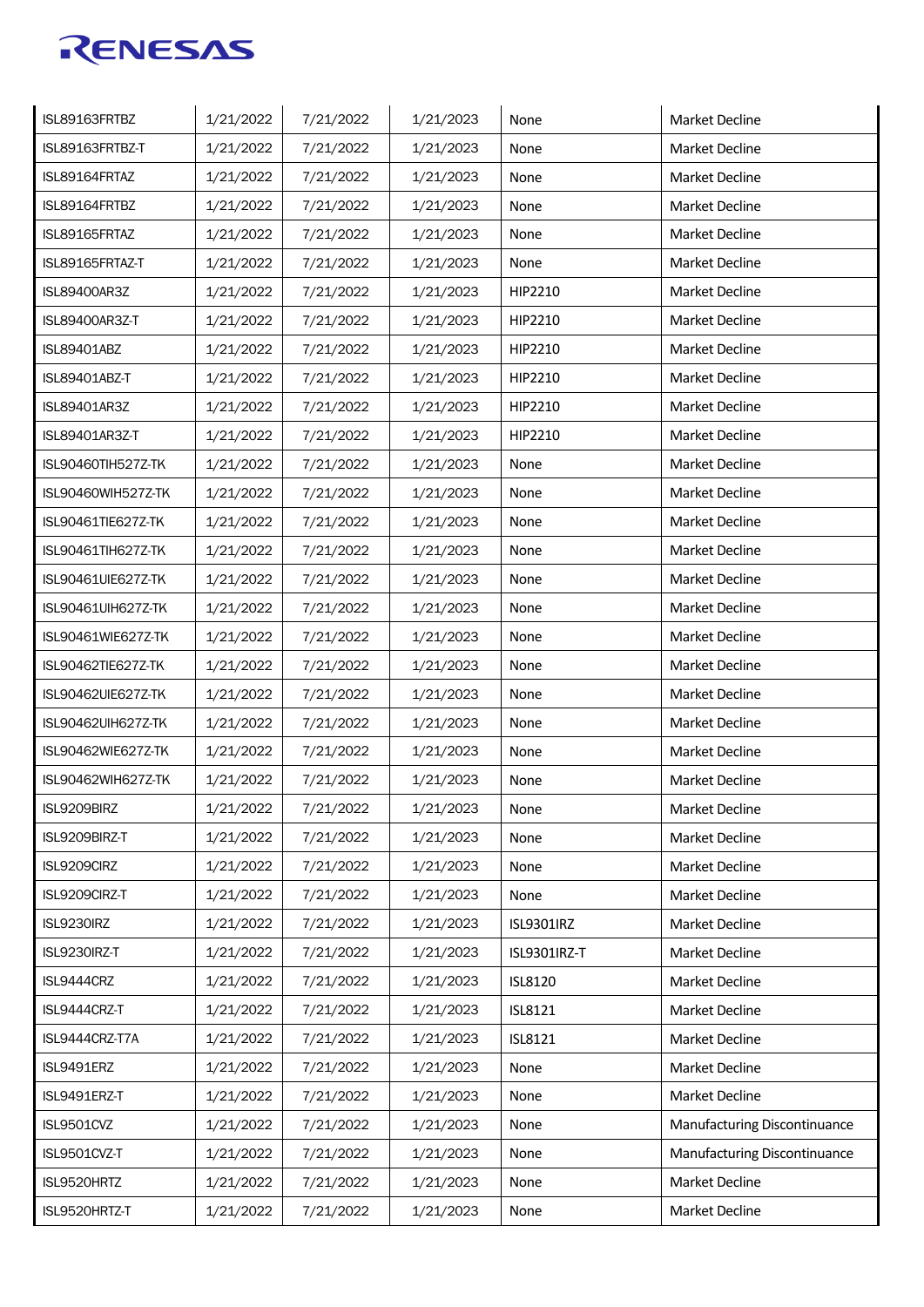| ISL95210EVAL1Z       | 1/21/2022 | 7/21/2022 | 1/21/2023 | None              | Manufacturing Discontinuance |
|----------------------|-----------|-----------|-----------|-------------------|------------------------------|
| <b>ISL95210HRZ</b>   | 1/21/2022 | 7/21/2022 | 1/21/2023 | None              | Manufacturing Discontinuance |
| ISL95210HRZ-T        | 1/21/2022 | 7/21/2022 | 1/21/2023 | None              | Manufacturing Discontinuance |
| ISL95210HRZ-T7A      | 1/21/2022 | 7/21/2022 | 1/21/2023 | None              | Manufacturing Discontinuance |
| <b>ISL95210IRZ</b>   | 1/21/2022 | 7/21/2022 | 1/21/2023 | None              | Manufacturing Discontinuance |
| <b>ISL95210IRZ-T</b> | 1/21/2022 | 7/21/2022 | 1/21/2023 | None              | Manufacturing Discontinuance |
| ISL95210IRZ-T7A      | 1/21/2022 | 7/21/2022 | 1/21/2023 | None              | Manufacturing Discontinuance |
| ISL95818HRTZ         | 1/21/2022 | 7/21/2022 | 1/21/2023 | None              | Manufacturing Discontinuance |
| ISL95818HRTZ-T       | 1/21/2022 | 7/21/2022 | 1/21/2023 | None              | Manufacturing Discontinuance |
| ISL95818IRTZ         | 1/21/2022 | 7/21/2022 | 1/21/2023 | None              | Manufacturing Discontinuance |
| ISL95818IRTZ-T       | 1/21/2022 | 7/21/2022 | 1/21/2023 | None              | Manufacturing Discontinuance |
| ISL95821CRTZ         | 1/21/2022 | 7/21/2022 | 1/21/2023 | None              | <b>Market Decline</b>        |
| ISL95821CRTZ-T       | 1/21/2022 | 7/21/2022 | 1/21/2023 | None              | Market Decline               |
| <b>ISL95825IRZ</b>   | 1/21/2022 | 7/21/2022 | 1/21/2023 | None              | Market Decline               |
| <b>ISL95825IRZ-T</b> | 1/21/2022 | 7/21/2022 | 1/21/2023 | None              | Market Decline               |
| ISL95852HIZ-T        | 1/21/2022 | 7/21/2022 | 1/21/2023 | None              | Manufacturing Discontinuance |
| ISL95862HIZ-T        | 1/21/2022 | 7/21/2022 | 1/21/2023 | None              | Manufacturing Discontinuance |
| <b>ISL95862IIZ-T</b> | 1/21/2022 | 7/21/2022 | 1/21/2023 | None              | Manufacturing Discontinuance |
| ISL95907HIZ-T        | 1/21/2022 | 7/21/2022 | 1/21/2023 | None              | Market Decline               |
| <b>ISL95908IIZ-T</b> | 1/21/2022 | 7/21/2022 | 1/21/2023 | None              | Manufacturing Discontinuance |
| ISL98002CRZ-170      | 1/21/2022 | 7/21/2022 | 1/21/2023 | None              | Manufacturing Discontinuance |
| ISLA222P13IRZ        | 1/21/2022 | 7/21/2022 | 1/21/2023 | None              | Market Decline               |
| ISLA222P25IRZ        | 1/21/2022 | 7/21/2022 | 1/21/2023 | None              | Market Decline               |
| QLX111RIQSR          | 1/21/2022 | 7/21/2022 | 1/21/2023 | None              | Market Decline               |
| QLX111RIQT7          | 1/21/2022 | 7/21/2022 | 1/21/2023 | None              | <b>Market Decline</b>        |
| QLX4270RIQSR         | 1/21/2022 | 7/21/2022 | 1/21/2023 | None              | Market Decline               |
| QLX4270RIQT7         | 1/21/2022 | 7/21/2022 | 1/21/2023 | None              | Market Decline               |
| QLX4300SIQSR         | 1/21/2022 | 7/21/2022 | 1/21/2023 | None              | Market Decline               |
| OLX4300SIOT7         | 1/21/2022 | 7/21/2022 | 1/21/2023 | None              | Market Decline               |
| QLX4600LIQSR         | 1/21/2022 | 7/21/2022 | 1/21/2023 | None              | Market Decline               |
| QLX4600LIQT7         | 1/21/2022 | 7/21/2022 | 1/21/2023 | None              | Market Decline               |
| RAA2144014GP3#NA0    | 1/21/2022 | 7/21/2022 | 1/21/2023 | RAA2144014GP3#JA0 | Market Decline               |
| RAA2230114GP3#NA0    | 1/21/2022 | 7/21/2022 | 1/21/2023 | RAA2230114GP3#JA0 | Market Decline               |
| RAA2230114GSP#AA0    | 1/21/2022 | 7/21/2022 | 1/21/2023 | RAA2230114GSP#HA0 | Market Decline               |
| RAA2230114GSP#AA1    | 1/21/2022 | 7/21/2022 | 1/21/2023 | RAA2230114GSP#HA1 | Market Decline               |
| RAA2230114GSP#MA1    | 1/21/2022 | 7/21/2022 | 1/21/2023 | RAA2230114GSP#HA1 | Market Decline               |
| RAA2230124GP3#NA0    | 1/21/2022 | 7/21/2022 | 1/21/2023 | RAA2230124GP3#JA0 | Market Decline               |
| RAA2230124GSP#AA0    | 1/21/2022 | 7/21/2022 | 1/21/2023 | RAA2230124GSP#HA0 | Market Decline               |
| RAA2230124GSP#MA0    | 1/21/2022 | 7/21/2022 | 1/21/2023 | RAA2230124GSP#HA0 | Market Decline               |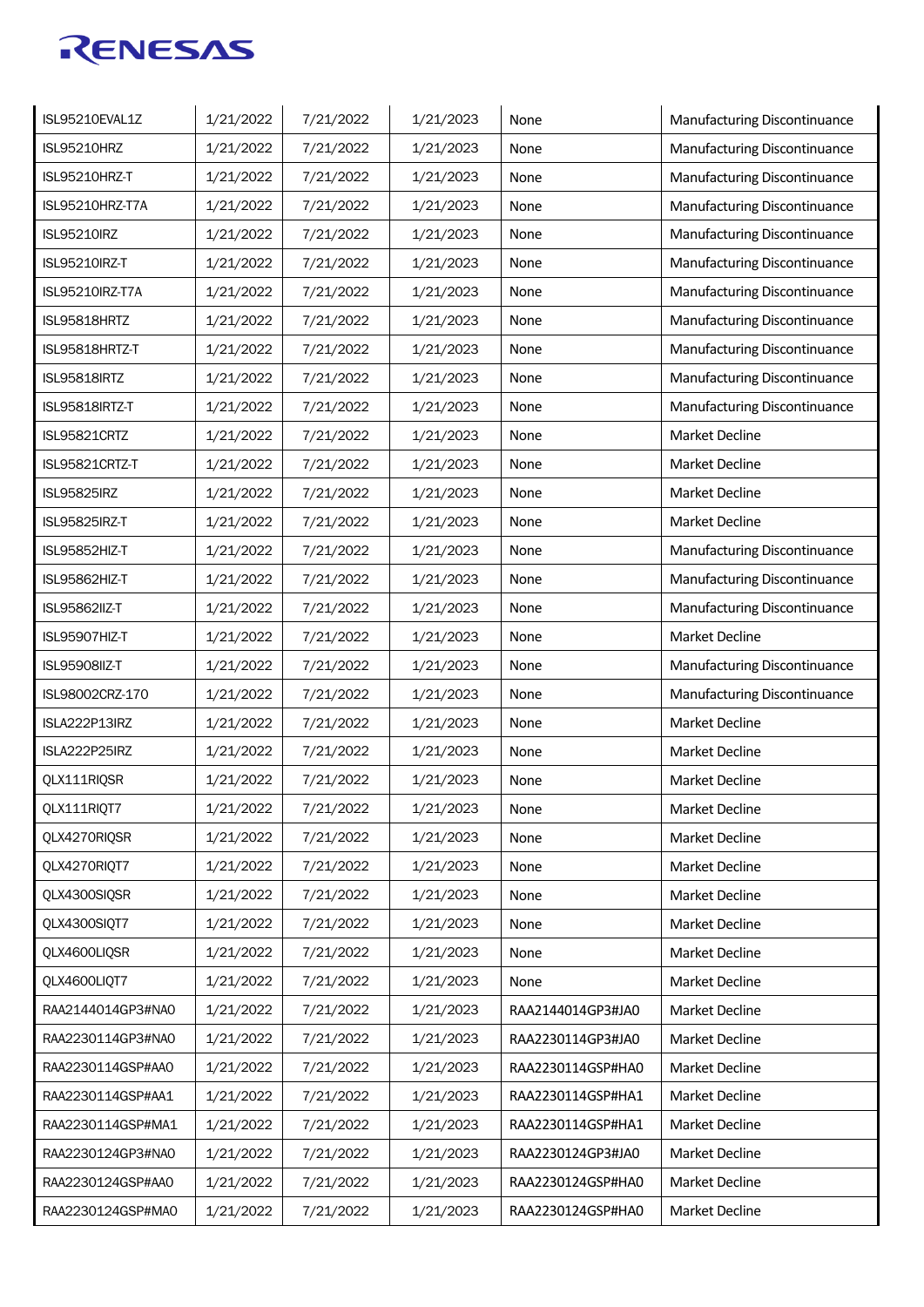| TW2815-TA1-GR       | 1/21/2022 | 7/21/2022 | 1/21/2023 | None | Market Decline               |
|---------------------|-----------|-----------|-----------|------|------------------------------|
| TW2826-LA2-CR       | 1/21/2022 | 7/21/2022 | 1/21/2023 | None | <b>Market Decline</b>        |
| TW2835-BA1-GR       | 1/21/2022 | 7/21/2022 | 1/21/2023 | None | Market Decline               |
| TW2835-PA1-GE       | 1/21/2022 | 4/21/2022 | 1/21/2023 | None | Manufacturing Discontinuance |
| TW2836-BA1-GR       | 1/21/2022 | 7/21/2022 | 1/21/2023 | None | <b>Market Decline</b>        |
| TW2836-PA1-GE       | 1/21/2022 | 4/21/2022 | 1/21/2023 | None | Manufacturing Discontinuance |
| TW2837-BB1-GR       | 1/21/2022 | 7/21/2022 | 1/21/2023 | None | <b>Market Decline</b>        |
| TW2837-PB1-GE       | 1/21/2022 | 4/21/2022 | 1/21/2023 | None | Manufacturing Discontinuance |
| TW2851-BB2-GR       | 1/21/2022 | 7/21/2022 | 1/21/2023 | None | <b>Market Decline</b>        |
| TW2864B-LD1-CR      | 1/21/2022 | 7/21/2022 | 1/21/2023 | None | <b>Market Decline</b>        |
| TW2965-LA2-CR       | 1/21/2022 | 7/21/2022 | 1/21/2023 | None | <b>Market Decline</b>        |
| TW2968-LA1-CR       | 1/21/2022 | 7/21/2022 | 1/21/2023 | None | <b>Market Decline</b>        |
| TW2968-LA1-CR-EVAL  | 1/21/2022 | 7/21/2022 | 1/21/2023 | None | <b>Market Decline</b>        |
| TW6816A-LA1-CRR5473 | 1/21/2022 | 1/21/2023 | 7/21/2023 | None | Market Decline               |
| TW6816-LA1-GR       | 1/21/2022 | 7/21/2022 | 1/21/2023 | None | Market Decline               |
| VERSALDEMO1Z        | 1/21/2022 | 7/21/2022 | 1/21/2023 | None | <b>Market Decline</b>        |
| X28HC256SIZ-90      | 1/21/2022 | 7/21/2022 | 1/21/2023 | None | Manufacturing Discontinuance |
| X28HC256SZ-12       | 1/21/2022 | 7/21/2022 | 1/21/2023 | None | <b>Market Decline</b>        |
| X28HC64JIZ-70       | 1/21/2022 | 7/21/2022 | 1/21/2023 | None | Market Decline               |
| X28HC64JIZ-70T1     | 1/21/2022 | 7/21/2022 | 1/21/2023 | None | <b>Market Decline</b>        |
| X28HC64JIZ-90       | 1/21/2022 | 7/21/2022 | 1/21/2023 | None | Market Decline               |
| X28HC64JZ-12        | 1/21/2022 | 7/21/2022 | 1/21/2023 | None | Market Decline               |
| X28HC64JZ-12T1      | 1/21/2022 | 7/21/2022 | 1/21/2023 | None | Market Decline               |
| X28HC64JZ-70        | 1/21/2022 | 7/21/2022 | 1/21/2023 | None | Market Decline               |
| X28HC64JZ-70T1      | 1/21/2022 | 7/21/2022 | 1/21/2023 | None | Market Decline               |
| X5045PIZ            | 1/21/2022 | 7/21/2022 | 1/21/2023 | None | Manufacturing Discontinuance |
| X5045PIZ-2.7A       | 1/21/2022 | 7/21/2022 | 1/21/2023 | None | Manufacturing Discontinuance |
| X5045PIZ-4.5A       | 1/21/2022 | 7/21/2022 | 1/21/2023 | None | Manufacturing Discontinuance |
| X5045PZ             | 1/21/2022 | 7/21/2022 | 1/21/2023 | None | Manufacturing Discontinuance |
| X5045PZ-4.5A        | 1/21/2022 | 7/21/2022 | 1/21/2023 | None | Manufacturing Discontinuance |
| X9221AWSIZ          | 1/21/2022 | 7/21/2022 | 1/21/2023 | None | Market Decline               |
| X9221AWSIZT1        | 1/21/2022 | 7/21/2022 | 1/21/2023 | None | Market Decline               |
| X9314WMIZ-3         | 1/21/2022 | 7/21/2022 | 1/21/2023 | None | Market Decline               |
| X9314WMIZ-3T1       | 1/21/2022 | 7/21/2022 | 1/21/2023 | None | Market Decline               |
| X9315UMIZ           | 1/21/2022 | 7/21/2022 | 1/21/2023 | None | Market Decline               |
| X9315UMIZ-2.7       | 1/21/2022 | 7/21/2022 | 1/21/2023 | None | Market Decline               |
| X9315UMIZ-2.7T1     | 1/21/2022 | 7/21/2022 | 1/21/2023 | None | Market Decline               |
| X9315UMIZT1         | 1/21/2022 | 7/21/2022 | 1/21/2023 | None | Market Decline               |
| X9315UMZ            | 1/21/2022 | 7/21/2022 | 1/21/2023 | None | Market Decline               |
|                     |           |           |           |      |                              |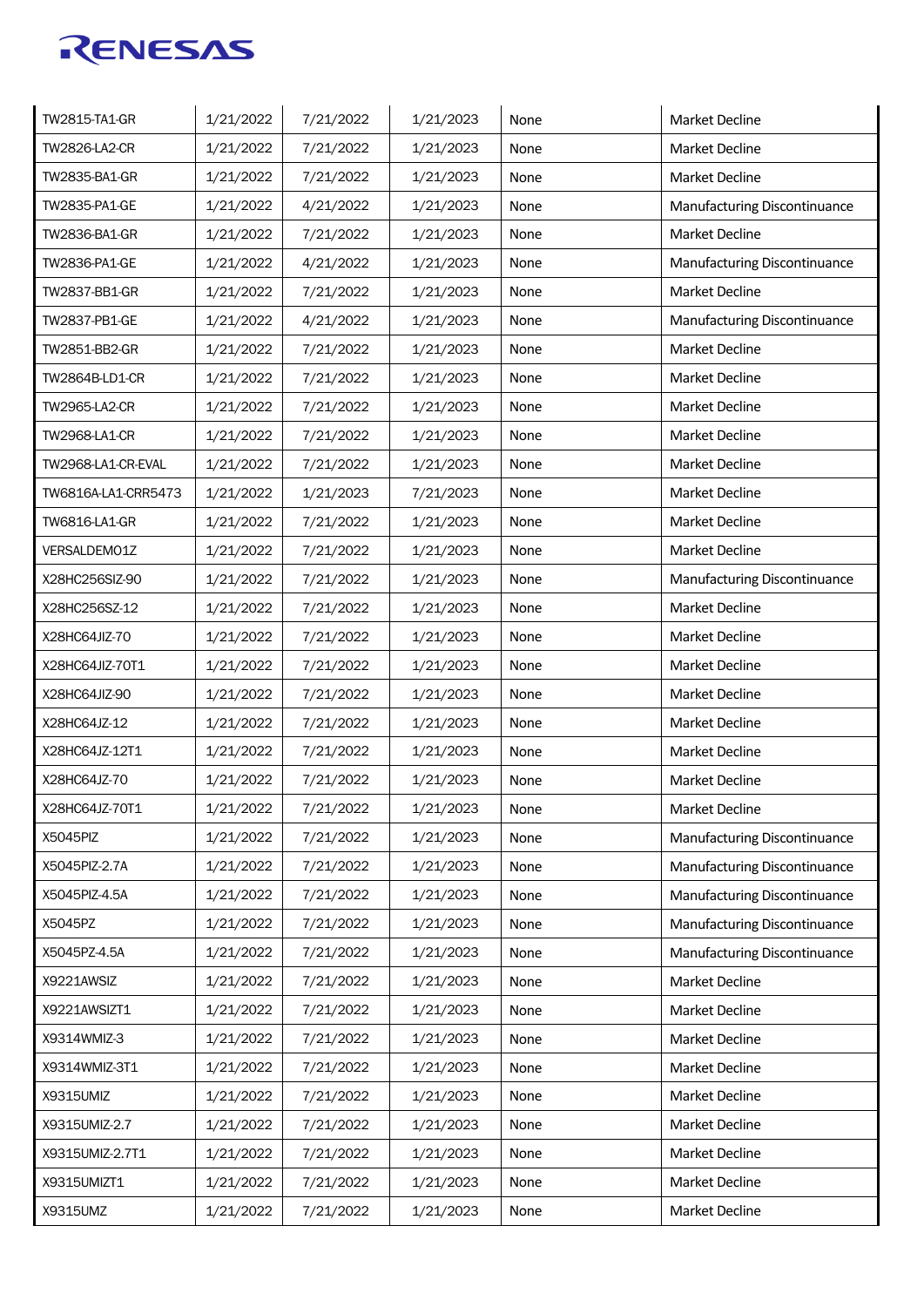| X9315UMZ-2.7        | 1/21/2022 | 7/21/2022 | 1/21/2023  | None      | Market Decline                      |
|---------------------|-----------|-----------|------------|-----------|-------------------------------------|
| X9315UMZ-2.7C7964   | 1/21/2022 | 1/21/2023 | 7/21/2023  | None      | <b>Market Decline</b>               |
| X9315UMZ-2.7T1      | 1/21/2022 | 7/21/2022 | 1/21/2023  | None      | Market Decline                      |
| X9315UMZ-2.7T1C7964 | 1/21/2022 | 1/21/2023 | 7/21/2023  | None      | Market Decline                      |
| X9315UMZT1          | 1/21/2022 | 7/21/2022 | 1/21/2023  | None      | <b>Market Decline</b>               |
| X9315USIZT1         | 1/21/2022 | 7/21/2022 | 1/21/2023  | None      | <b>Market Decline</b>               |
| X9C102PIZ           | 1/21/2022 | 7/21/2022 | 1/21/2023  | None      | Manufacturing Discontinuance        |
| X9C103PIZ           | 1/21/2022 | 7/21/2022 | 1/21/2023  | None      | Manufacturing Discontinuance        |
| X9C103PIZC7644      | 1/21/2022 | 1/21/2023 | 7/21/2023  | None      | Manufacturing Discontinuance        |
| X9C103PZ            | 1/21/2022 | 7/21/2022 | 1/21/2023  | None      | Manufacturing Discontinuance        |
| ZL9006MAIRZ-TS2490  | 1/21/2022 | 7/21/2022 | 1/21/2023  | None      | <b>Market Decline</b>               |
| ISL8200AMIRZ        | 1/21/2022 | 2/28/2022 | 11/30/2022 | RAA210130 | Manufacturing Discontinuance        |
| ISL8200AMIRZ-T      | 1/21/2022 | 2/28/2022 | 11/30/2022 | RAA210130 | Manufacturing Discontinuance        |
| ISL8200AMMRZ        | 1/21/2022 | 2/28/2022 | 11/30/2022 | RAA210130 | Manufacturing Discontinuance        |
| ISL8200AMMRZ-T      | 1/21/2022 | 2/28/2022 | 11/30/2022 | RAA210130 | Manufacturing Discontinuance        |
| ISL8201MIRZ         | 1/21/2022 | 2/28/2022 | 11/30/2022 | RAA210130 | Manufacturing Discontinuance        |
| ISL8201MIRZ-T       | 1/21/2022 | 2/28/2022 | 11/30/2022 | RAA210130 | Manufacturing Discontinuance        |
| ISL8201MIRY-TR5450  | 1/21/2022 | 2/28/2022 | 11/30/2022 | RAA210130 | Manufacturing Discontinuance        |
| ISL8201MIRYR5450    | 1/21/2022 | 2/28/2022 | 11/30/2022 | RAA210130 | Manufacturing Discontinuance        |
| ISL8204MIRZ         | 1/21/2022 | 2/28/2022 | 11/30/2022 | RAA210130 | Manufacturing Discontinuance        |
| ISL8204MIRZ-T       | 1/21/2022 | 2/28/2022 | 11/30/2022 | RAA210130 | Manufacturing Discontinuance        |
| ISL8206MIRZ         | 1/21/2022 | 2/28/2022 | 11/30/2022 | RAA210130 | Manufacturing Discontinuance        |
| ISL8206MIRZ-T       | 1/21/2022 | 2/28/2022 | 11/30/2022 | RAA210130 | Manufacturing Discontinuance        |
| ISL8225MIRZ         | 1/21/2022 | 2/28/2022 | 11/30/2022 | RAA210130 | <b>Manufacturing Discontinuance</b> |
| ISL8225MIRZ-T       | 1/21/2022 | 2/28/2022 | 11/30/2022 | RAA210130 | Manufacturing Discontinuance        |
| ISL8240MIRZ         | 1/21/2022 | 2/28/2022 | 11/30/2022 | RAA210130 | Manufacturing Discontinuance        |
| ISL8240MIRZ-T       | 1/21/2022 | 2/28/2022 | 11/30/2022 | RAA210130 | Manufacturing Discontinuance        |
| ZL9101MAIRZ         | 1/21/2022 | 2/28/2022 | 11/30/2022 | RAA210130 | Manufacturing Discontinuance        |
| ZL9101MAIRZ-T       | 1/21/2022 | 2/28/2022 | 11/30/2022 | RAA210130 | Manufacturing Discontinuance        |
| ZL9101MAIRZ-TS2490  | 1/21/2022 | 2/28/2022 | 11/30/2022 | RAA210130 | Manufacturing Discontinuance        |
| ZL9101MBIRZ         | 1/21/2022 | 2/28/2022 | 11/30/2022 | RAA210130 | Manufacturing Discontinuance        |
| ZL9101MBIRZ-T       | 1/21/2022 | 2/28/2022 | 11/30/2022 | RAA210130 | Manufacturing Discontinuance        |
| ZL9101MIRZ          | 1/21/2022 | 2/28/2022 | 11/30/2022 | RAA210130 | Manufacturing Discontinuance        |
| ZL9101MIRZ-T        | 1/21/2022 | 2/28/2022 | 11/30/2022 | RAA210130 | Manufacturing Discontinuance        |
| ZL9117MAIRZ         | 1/21/2022 | 2/28/2022 | 11/30/2022 | RAA210130 | Manufacturing Discontinuance        |
| ZL9117MAIRZ-T       | 1/21/2022 | 2/28/2022 | 11/30/2022 | RAA210130 | Manufacturing Discontinuance        |
| ZL9117MAIRZ-TS2490  | 1/21/2022 | 2/28/2022 | 11/30/2022 | RAA210130 | Manufacturing Discontinuance        |
| ZL9117MBIRZ         | 1/21/2022 | 2/28/2022 | 11/30/2022 | RAA210130 | Manufacturing Discontinuance        |
| ZL9117MBIRZ-T       | 1/21/2022 | 2/28/2022 | 11/30/2022 | RAA210130 | Manufacturing Discontinuance        |